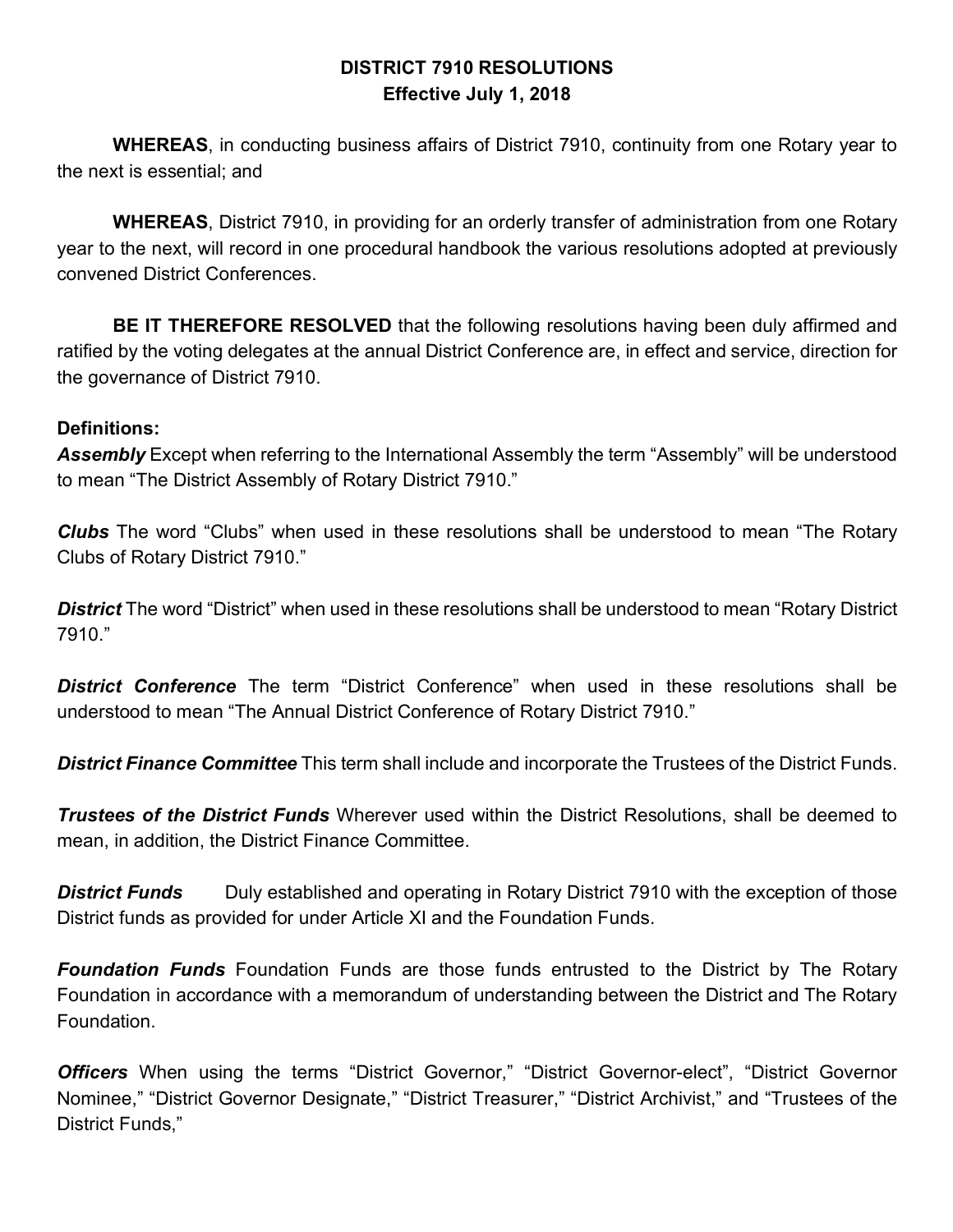in these resolutions, it shall be understood to be referring to officers of "Rotary District 7910."

*RI* For purposes of this document, the initials "RI" shall mean Rotary International.

**PETS** For purposes of this document, the initials "PETS" shall mean the Presidents-elect Training Seminar.

#### **Article I (District Governor)**

1.01 A District Governor shall administer the District in accordance with section 16.090 of the Rotary International Bylaws. This Bylaw is as follows: "The governor is the officer of RI in the District, functioning under the general control and supervision of the board. The governor is charged with the duty of furthering the object of Rotary by providing leadership and supervision of the clubs in the District."

1.02 The governor shall be responsible for the following activities in the district:

- (a) Organizing new clubs;
- (b) Strengthening existing clubs;

(c) Promoting membership growth by working with district leaders and club presidents to establish realistic membership goals for each club in the district;

(d) Supporting The Rotary Foundation with respect to program participation and financial contributions;

(e) Promoting cordial relations between the clubs and between the clubs and RI;

(f) Planning for and presiding at the District Conference and assisting the Governor-elect in the planning and preparation for PETS and the District Assembly;

(g) Providing for an official visit meeting individually or in multi-club meetings conducted throughout the year to take place at a time that maximizes the governor's presence for the purpose of: (1) focusing attention on important Rotary issues; (2) providing special attention to weak and struggling clubs; (3) motivating Rotarians to participate in service activities; (4) ensuring that the constitution and bylaws of the clubs comply with the constitutional documents, especially following councils on legislation; and (5) personally recognizing the outstanding contributions of Rotarians in the District;

(h) Issuing a monthly letter to each club president and secretary in the district;

(i) Reporting promptly to RI as may be required by the RI president or the RI Board;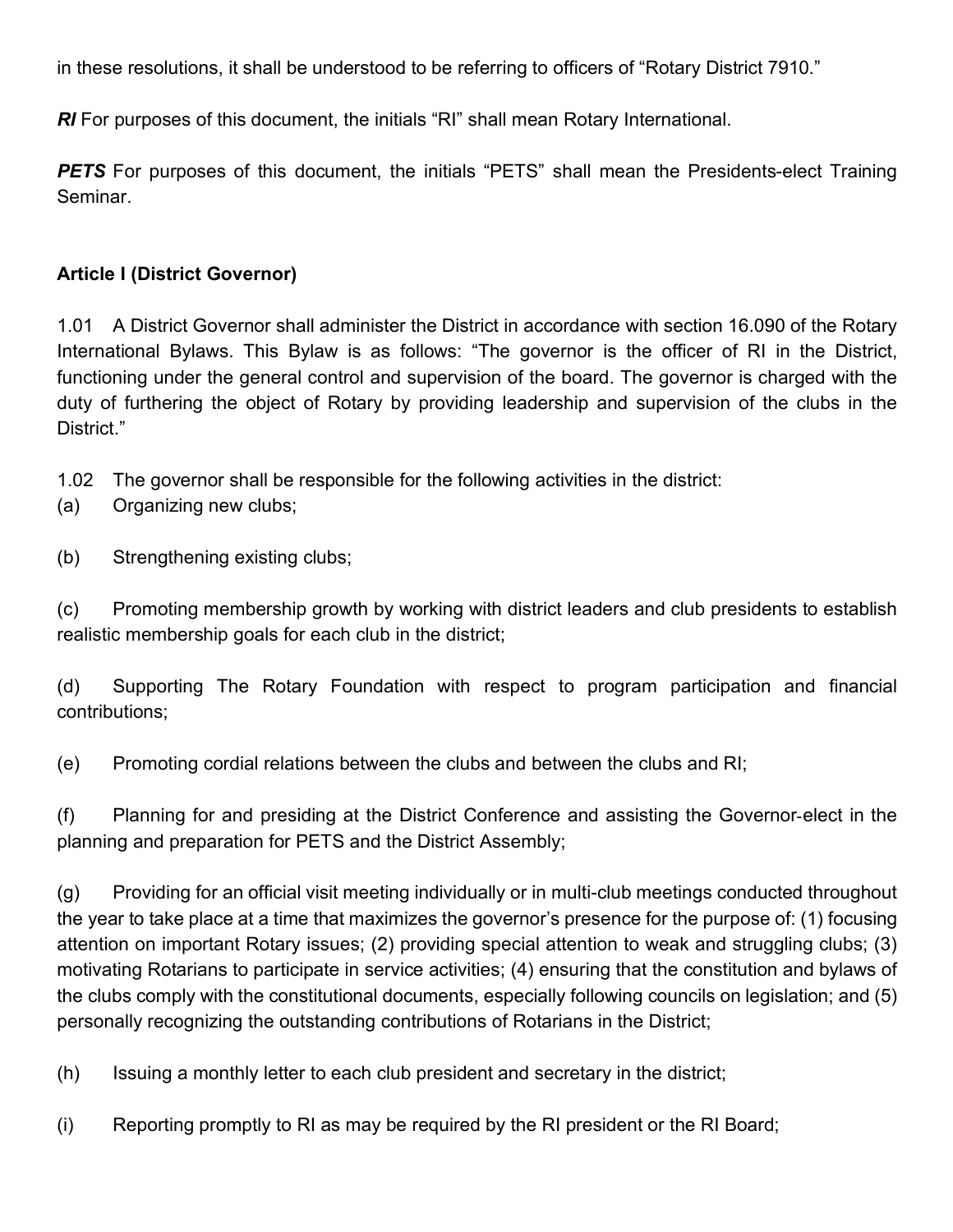(j) Supplying the Governor-elect, prior to the International Assembly, full information as to the condition of clubs with recommended action for strengthening clubs;

(k) Assuring that district nominations and elections are conducted in accordance with the RI constitution, these bylaws, and the established policies of RI;

(l) Inquiring on a regular basis about the activities of Rotarian organizations operating in the district (Friendship Exchanges, intercountry committees, Global Networking Groups, etc.);

(m) transferring continuing district files to the governor-elect;

(n) performing such other duties as are inherent as the officer of RI;

- (o) Approve budgets for all planned district level events;
- (p) Transferring continuing district files to the governor- elect;
- (q) Performing such other duties as are inherent as the officer of RI; and

(r) Appointing a qualified accountant, and with the advice and consent of the steering committee and the chair of the Board of Trustees, appoint at least two (2) person to serve as the administrator of Quick Books or any other electronic accounting system utilized by the District from time to time.

#### Article II (Nominating Committee)

2.01 There shall be a District Nominating Committee which shall consist of 3 active past District Governors, 3 "club representative" Rotarians, the District Governor, the District Governor elect and the District Governor Nominee. The immediate Past District Governor shall be the chair of the Nominating Committee.

2.01 (a) Selection of Past District Governors. The Past District Governors who express an interest to serve on the committee shall be chosen by lottery by the chair of the Nominating Committee to serve a single 3 year term. No Past District Governor may be selected to serve on the Nominating Committee if they have served on the Nominating Committee within the year preceding their appointment to the Nominating Committee. During the first year of implementation, one Past District Governor shall be chosen to serve a 3 year term, one Past District Governor will be chosen to serve a 2 year term and one Past District Governor shall be chosen to serve a one year term. Each year thereafter, only one Past District Governor shall be chosen to serve a single 3 year term to replace the Past District Governor who's term has expired.

2.01 (b) Selection of Club Representatives. Prior to July 1 of each year, the incoming chair shall select 3 sitting Club Presidents (who will be immediate past presidents as of July 1) to serve a one year term. The chair shall select one or more alternate Club Representatives in the event of the inability, resignation, or disqualification of a Club Representative. Club representatives shall be disqualified from participating in nominations for any position to which a member of their club has applied.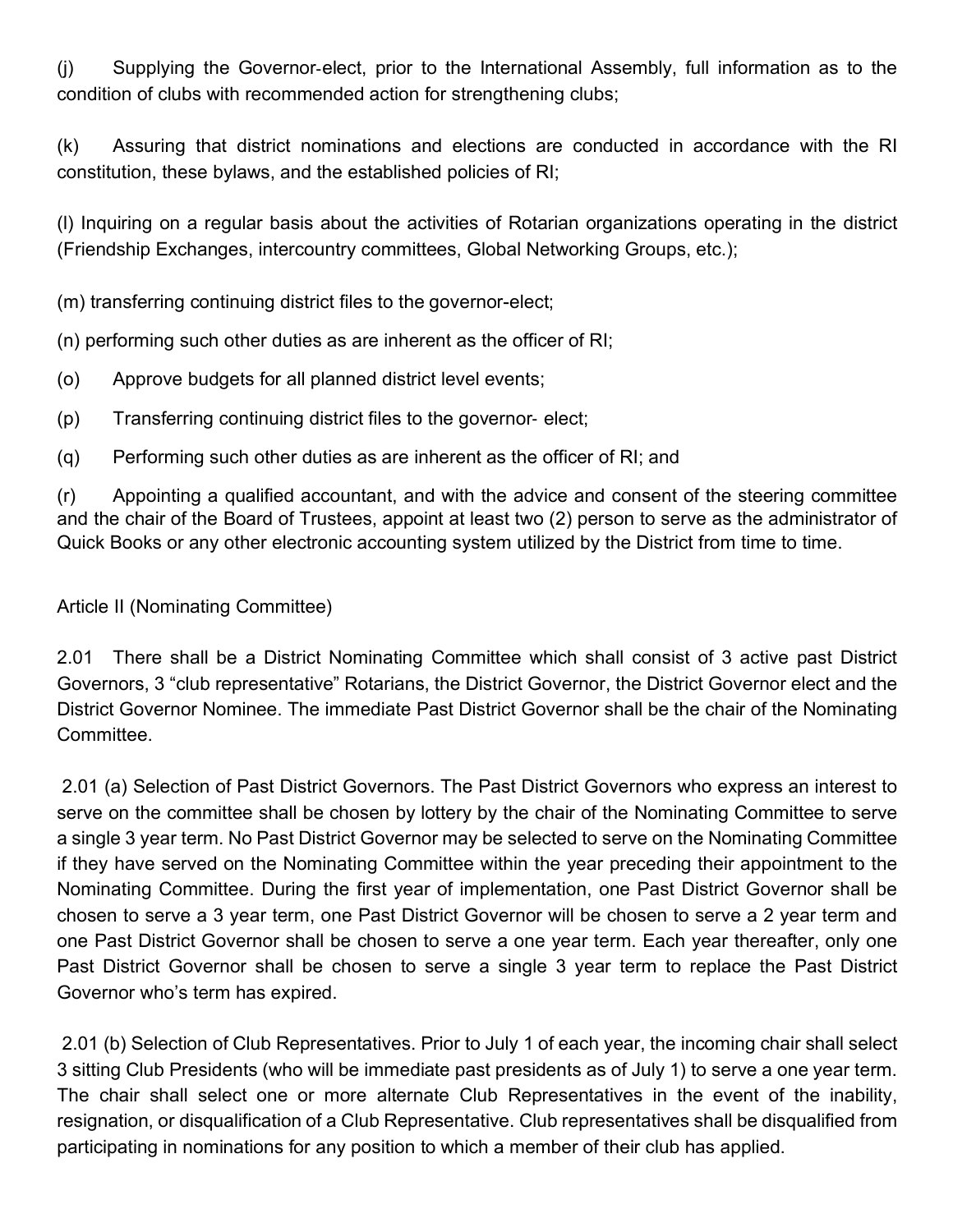2.01 (c) The Chair of the Nominating Committee shall not be deemed a voting member of the nominating Committee but shall be entitled to attend and participate at all committee meetings. The Chair shall not be entitled to vote unless the Nominating committee is equally divided on any vote and the Chair determines, after good faith attempts to reach a consensus, that a resolution of such deadlock is not possible.

2.01 (d) No member of the Nominating Committee may serve more than 3 consecutive years, except in the role of Chair of the committee.

2.02 The Nominating Committee shall seek nominations from the member clubs of the district for the positions of District Governor Nominee Designate, Trustees of the District Funds, District Treasurer, District Sergeant-at-Arms, District Archivist, Delegate to the Council on Legislation, Delegate to the nominating committee for Zone Director, and any other position that would otherwise be voted upon at the District Business Meeting.

2.03 The qualifications and duties of the District Governor Nominee Designate will be in accordance with Rotary International Bylaw Article XIII -Nomination and Elections for Governor. Club Past Presidents are encouraged to apply for all other District positions.

2.04 By August 15 of each year, the District Governor shall issue, or cause to be issued, in the name of the Nominating Committee, an invitation to all clubs in the district to propose qualified candidates for District Governor Nominee and all other district officers to be nominated by the Nominating Committee. The invitation will outline the procedures to follow, the qualifications required for each position and the necessary nomination forms. The Nominating Committee must receive the club proposal forms, not later than October 15 of the same year. The nominating Committee, by majority vote prior to October 15 may extend to a future specified date, the date by which the club proposal forms must be received.

2.05 The Nominating Committee shall schedule and conduct interviews of the candidates proposed by the various clubs. The Nominating Committee shall not be limited in its selection to the candidates proposed by the clubs, but shall nominate the best qualified Rotarian available to fulfill the requirements of the position.

2.06 The Nominating Committee shall submit to the District Governor, District Governor Elect and the District Governor Nominee the details of the person selected for District Governor Nominee Designate within 24 hours of the selection. In no case shall this be later than December 1st. Within 72 hours after sending the notice from the nominating committee chair the District Governor shall notify all clubs the name of the District Governor Nominee Designate and other nominees for District Positions.

2.07 If any club in the District disagrees with the selection of the Nominating Committee, it may propose a challenging candidate(s) whose name they had previously suggested to and interviewed by the Nominating Committee. This challenge must be filed with the District Governor on a date determined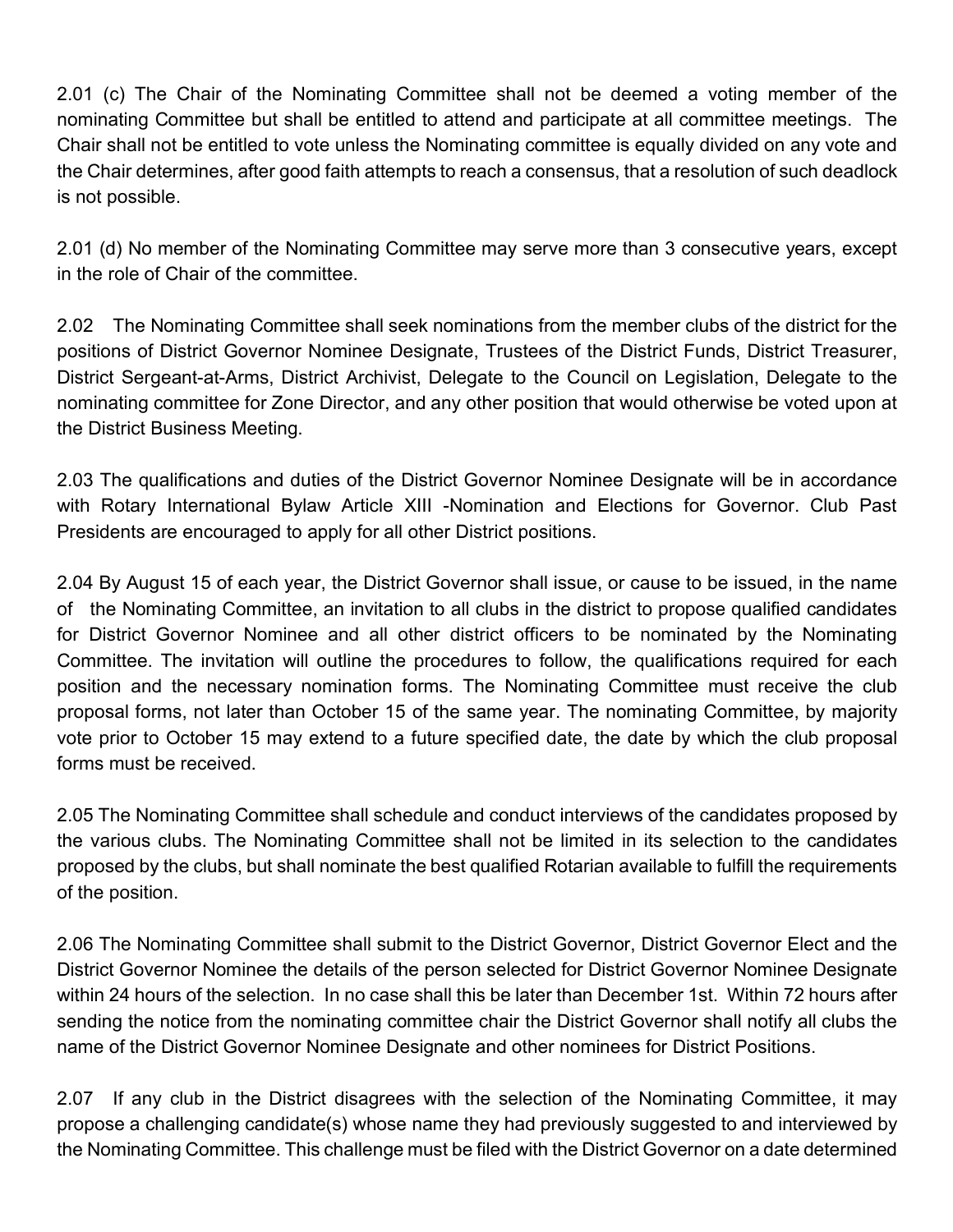by the District Governor, but no more than fourteen (14) days after the publication of the Nominating Committee's action (the "Deadline") and after the club adopted, at a regular meeting of the club, a resolution naming the challenging candidate.

2.08 In the event of a challenge, within seven (7) days after the Deadline the District Governor shall inform all challenged candidates and all clubs of the name(s) of any challenging candidates through a form prescribed by RI and inquire whether any club wishes to concur with the challenge. To do so a club must, on or before a date set by the District Governor, but not more than twenty-one (21) days after the Deadline, file with the District Governor a resolution of the club, adopted at a regular meeting, concurring with the challenge. To be considered valid, at least ten (10) other clubs in the District must second the resolution at their regular club meeting. If there is a valid challenge for District Governor Nominee Designate, there shall be an election at the District Conference conducted in accordance with procedures described in the Rotary International Bylaws, Article XIII. If there is a valid challenge for other District Officers, there shall be an election at the District Conference, conducted by acceptable parliamentary procedure with votes being limited to voting delegates to the Conference.

2.09 If there are no valid challenges, the District Governor will, no later than fifteen (15) days of the Deadline, declare the Nominating Committee selections duly elected, and will so notify all candidates and all clubs in the District. In the event of a conflict between these nominating procedures and those outlined in Article XIII Section 13.020 of the Rotary International By-Laws, those listed in the Rotary International by-laws shall prevail.

2.10 That Past Presidents nominated by their club or the Nominating Committee for the position of District Governor Nominee Designate, shall be interviewed in person in one contiguous interview session, even if recently interviewed for the District Governor Nominee Designate position for a different year.

2.11 In order for Nominating Committee members to be allowed to vote, they must attend the interview in person. Notwithstanding Resolution 27.01, remote participation in nominating committee interviews is not allowed.

2.12 The final vote for District Governor Nominee Designate shall be a confidential vote in a written format.

2.13 In the event that the District Governor is unable or otherwise fails to meet these deadlines, the District Governor Elect shall fulfill the duties of the District Governor specified above.

2.14 The nominating committee for District Governor Nominee Designate will select one available past governor to be named vice-governor. The person for this position shall be proposed by the sitting District Governor Elect. The role of the vice-governor will be to replace the governor in case of temporary or permanent inability to continue in the performance of the governor's duties.

## **Article III (District Secretary)**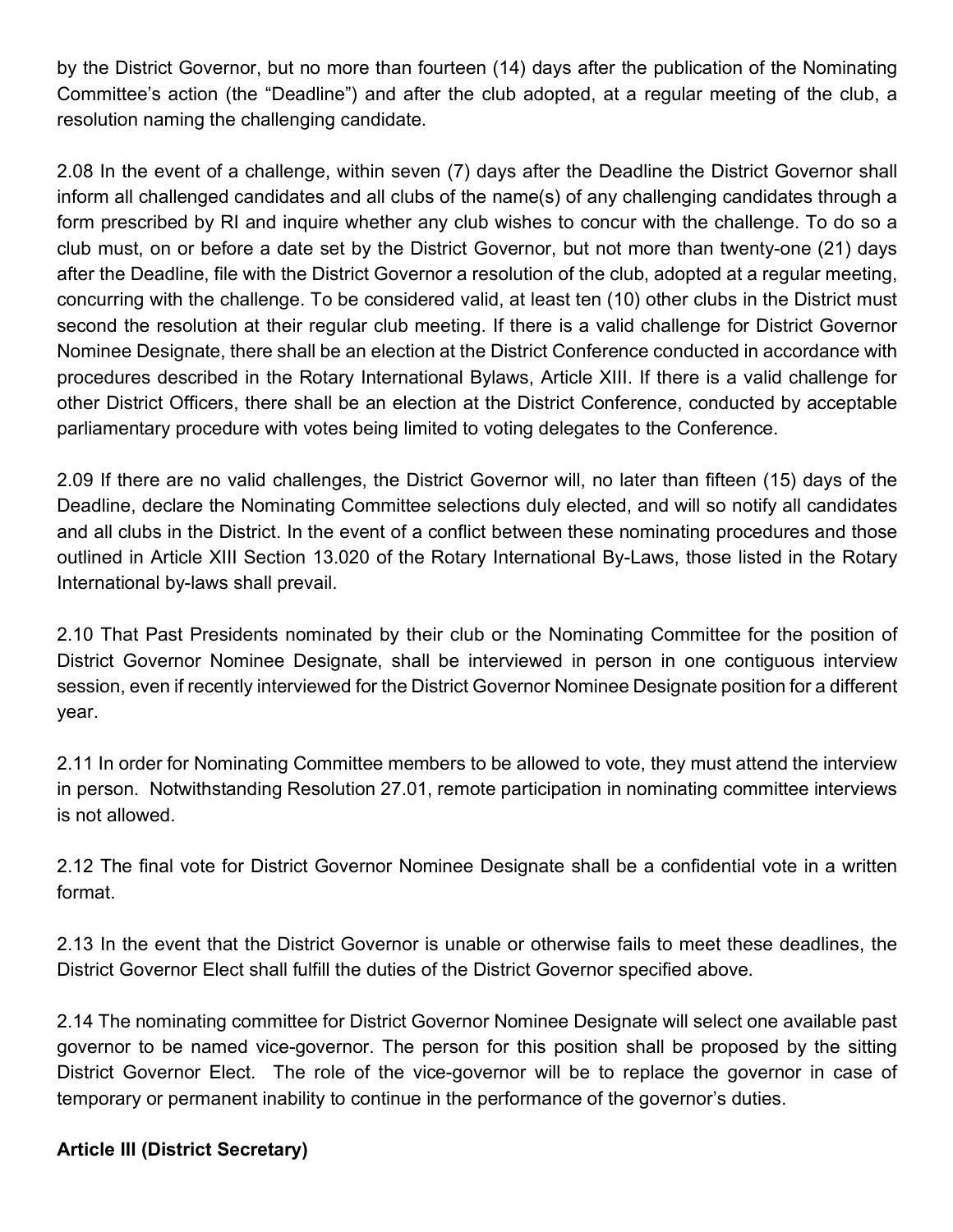3.01 There shall be a District Secretary who is appointed by the District Governor and who shall serve through June 30th and thereafter until a successor has been appointed. The District Secretary shall serve without personal remuneration or travel expenses but actual out of pocket expenses may be reimbursed upon approval of the District Governor.

3.02 The District Secretary shall maintain records of all business matters concerning the District including but not limited to business transacted at the District Conference, meetings of the District Trustees and other occasions as directed by the District Governor.

3.03 The District Secretary shall submit minutes of business transacted at the District Conference to the District Governor for review and approval, minutes of the Trustees meetings to the Trustees for review and approval, and all other minutes to the District Governor for review and approval.

3.04 [Deleted]

3.05 [Deleted]

3.06 The District Secretary shall submit copies of all approved minutes to the District Archivist.

3.07 The District Secretary shall submit, in a timely fashion, all proposed changes to the District Resolutions to the chartered Rotary clubs.

## **Article IV (District Treasurer)**

4.01 There shall be a District Treasurer, who, in accordance with the procedures outlined in Article II of these resolutions, shall be elected for a term of up to three (3) years. The Treasurer shall not serve consecutive terms and will not be paid wages nor given a travel allowance. The Treasurer may appoint with approval of the District Governor one or more Assistant Treasurers to assist with the duties provided herein. Upon motion by the District Governor, the Board of Trustees may remove the treasurer by affirmative vote of a majority of the entire Board of Trustees

4.02 When authorized by the District Governor, the Treasurer shall open savings or checking accounts, make deposits, draw on or close such accounts that stand in the name of the Operating Account of such District Governor.

4.03 When authorized by a majority vote of all the Trustees of the District Funds, the Treasurer shall open savings or checking accounts, make deposits, draw on or close such account that stands in the name of the District Funds of Rotary District 7910. The Treasurer shall invest the funds of the district as directed by the Trustees of the District Funds from time to time.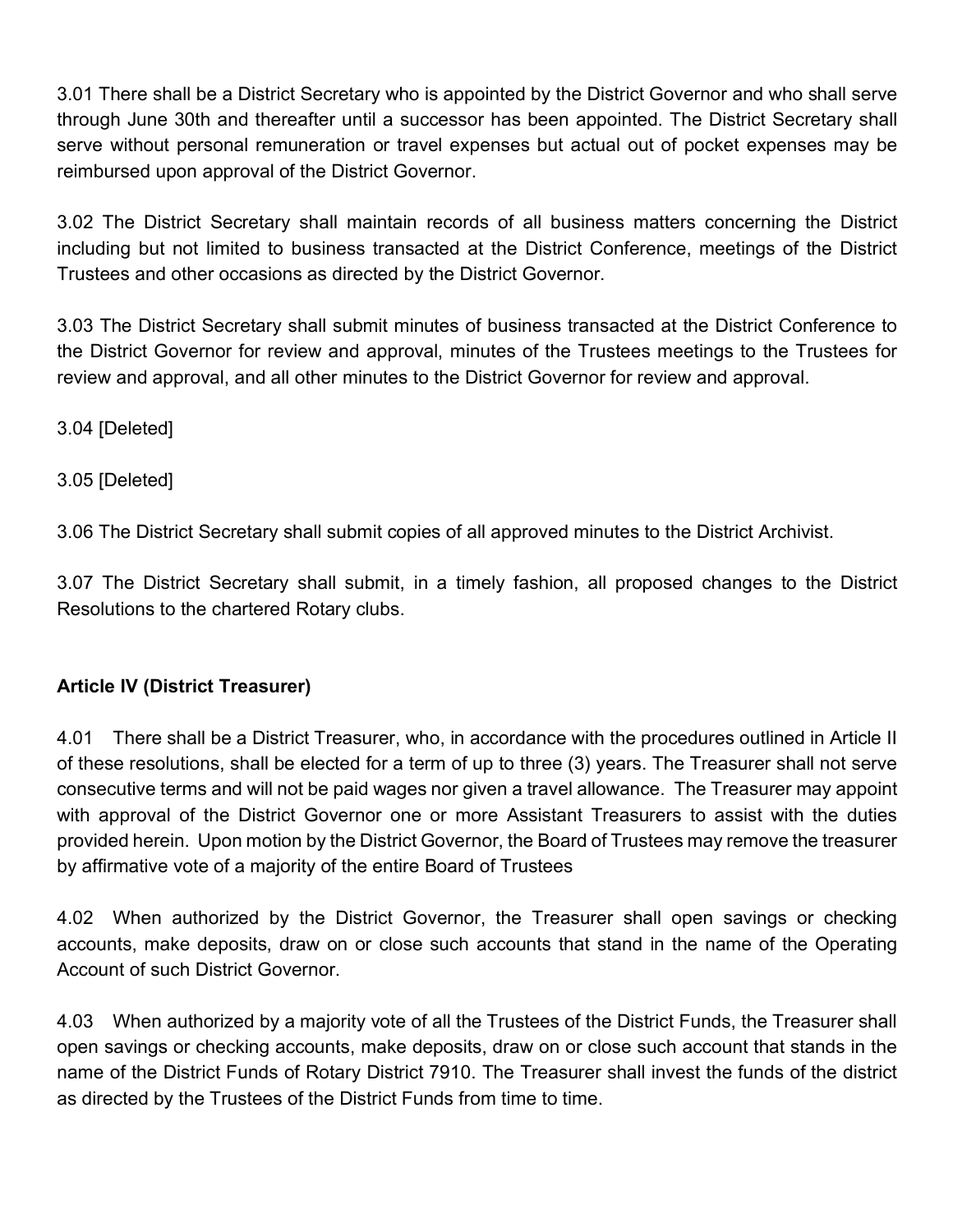4.04 The Treasurer shall maintain detailed accounting records of all funds collected pursuant to Article XI, the Permanent Fund of the District and all other District Funds. The periodic financial reporting by the Treasurer of such individual accounts must show the beginning balance, additions and deletions to the account and the account balance at the end of the period value of investments at both the beginning and end of the period being reported. The financial report of each individual fund should include footnotes that disclose unrealized income and unpaid expenses. The Treasurer shall assign to each respective Fund within his/her control the respective interest and dividends earned by such fund.

4.05 Subject to the satisfaction of the requirement to fund the Special Purpose Fund in Article XV, at the start of such provision the Treasurer shall transfer as soon as may be practicable after the close of the Rotary year, but not later than October 1st of that year, any surplus funds standing in the Operating Fund of the immediate past District Governor into the Permanent Fund.

4.06 The Treasurer shall advance, when authorized by a majority vote of the entire board of Trustees of the District Funds, sums from the Operating Account not to exceed Ten Thousand Dollars to the District Governor Nominee and an additional Twenty Thousand Dollars to the District Governor Elect, each to be used for the expenses incurred in getting his/her Rotary Year successfully underway. Upon this advancement of such funds, a separate accounting for the respective District Governor Elect or District Governor Nominee during his/'her year as District Governor. Such funds as are advanced from the Operating Account shall be repaid to the Operating Account by the respective District Governor Elect or District Governor Nominee from his/her operating fund.

4.07 The Treasurer shall provide, at District Expense, a surety bond in the amount of One Hundred Thousand Dollars (\$100,000.00) to insure the faithful performance of official duties. Said bond to be in place prior to the Treasurer assuming office.

4.08 The Treasurer shall keep accounts of all District Funds and Operating Accounts and shall present reports pursuant to section 4.10. The Treasurer shall have the authority to approve all entries in Quick Books or any other electronic accounting system utilized by the District from time to time.

4.09 The Treasurer shall receive an approved budget prior to an event and an income and expense statement from every chairperson responsible for a District 7910 event within sixty days from the termination of that event, and shall include such reports in his/her annual report. The income and expense statement shall be submitted on a form provided by the Treasurer.

4.10 The Treasurer shall provide financial information to the District Governor and the Trustees of the District Fund when reasonable requests are made for such information, but interim information must be available for Trustee and Council meetings. The Treasurer must submit a formal interim financial report, which will include detailed analysis of the operating funds and each restricted fund, to the business session of the annual District Conference. The Treasurer must provide a final financial report to the immediate Past District Governor within four months of the completion of such District Governor's term. This report shall be presented, discussed if need be, and formally adopted by the following District Conference.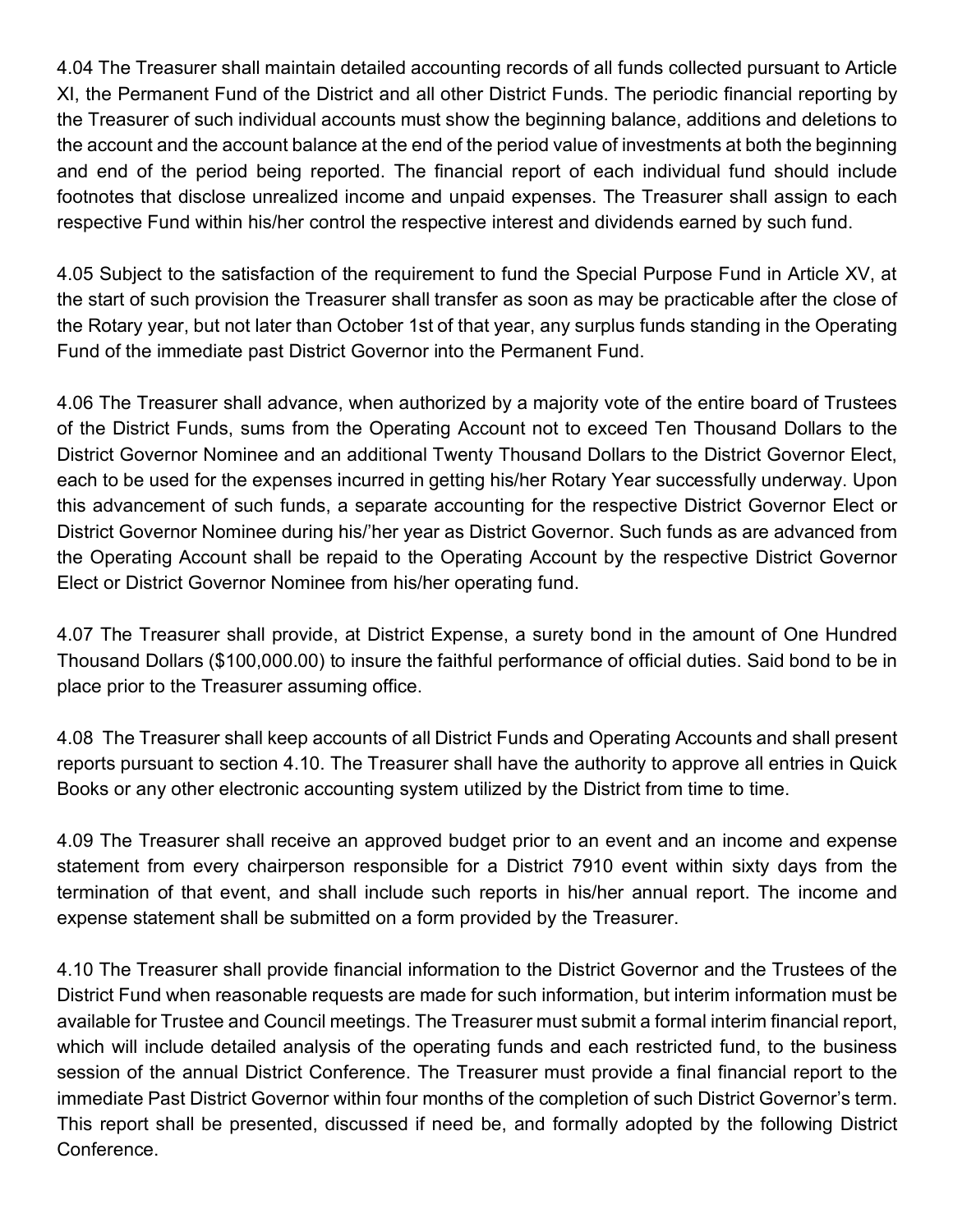4.11 The Treasurer shall reimburse expenses approved by the District Governor, District Governor Elect and District Governor Nominee, submitted within 90 days of the expenditure.

#### **Article V (District Archivist)**

5.01 There shall be a District Archivist who is elected for a term of three years in accordance with these Resolutions outlined in Article II. The number of consecutive terms to which the Archivist may be elected to serve shall not be restricted.

5.02 The District Archivist shall collect and maintain records of District activities, events, minutes of meetings, regulations, and resolutions, and shall catalogue and file them in such fashion that they may be readily and immediately available for reference.

5.03 The District Archivist shall be the custodian of District records and shall maintain a running inventory of them. The District Archivist shall secure receipts for all District records that are loaned. The District Archivist shall report the condition and the extent of the District records and properties each year at the District Conference Business Meeting.

#### **Article VI (District Council)**

6.01 There shall be a District Council which shall consist of the District Governor as Chairperson, the District Governor-elect, the District Governor Nominee, the District Governor Nominee Designate, and all Past District Governors of Rotary District 7910 who are still members in good standing of Rotary International, the District Treasurer, and the District Secretary.

6.02 Meetings of the District Council will be called by the District Governor whenever necessary, but no fewer than four times a year. No payment shall be made to members of the Council for travel or meal expenses.

6.03 Members of the District Council shall advise the District Governor, when asked, on matters of District interest, but any action taken by them shall in no way abridge the authority of the District Governor.

## **Article VII (Board of Trustees of the District Funds)**

7.01 There shall be a Board of Trustees of the District Funds. The Board shall consist of the two most recent Past District Governors (still active in the district) with the Senior PDG as Chairperson, the current District Governor, the District Governor Elect, the District Governor Nominee, the District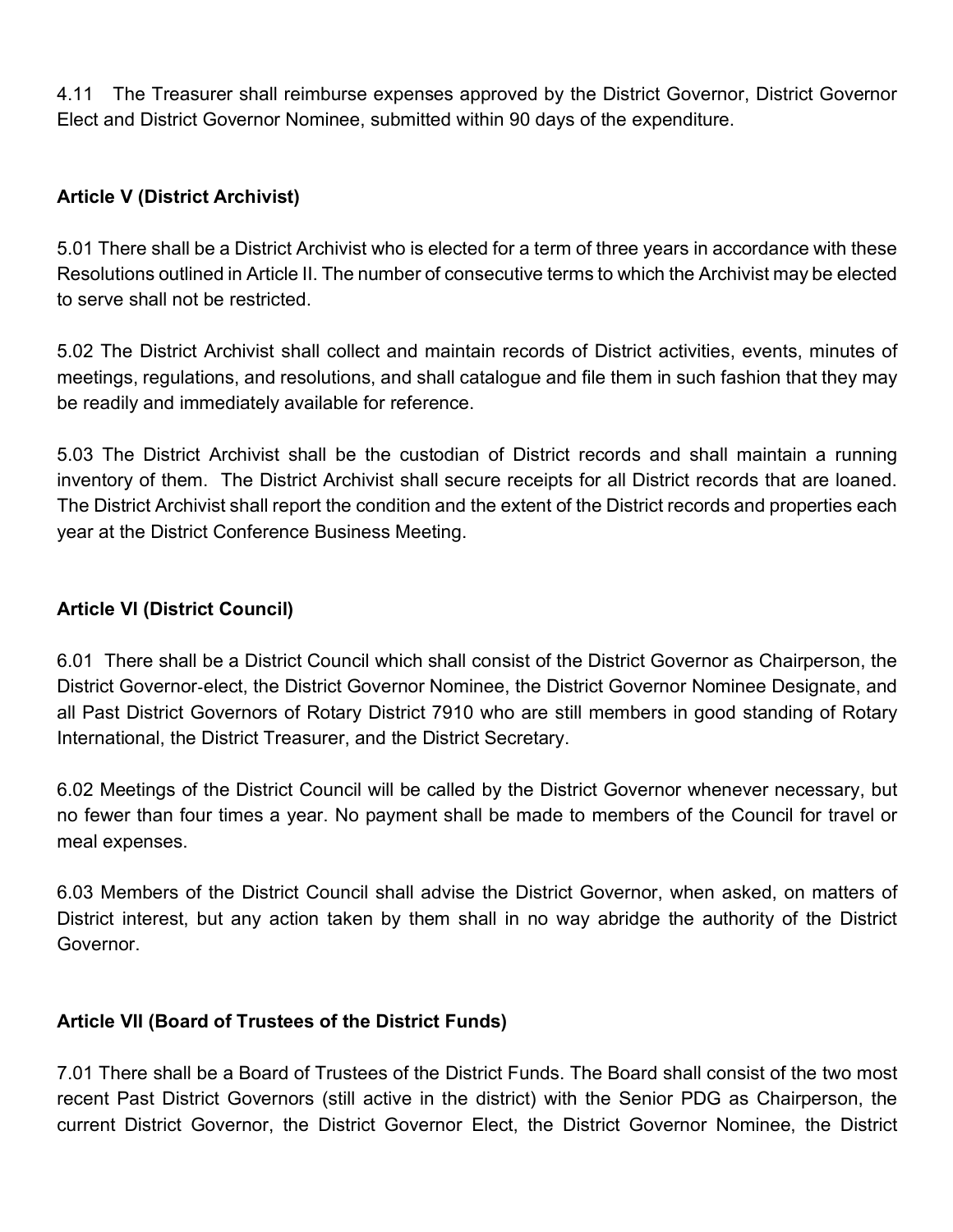Governor Nominee Designee if selected, the District Treasurer, and the six Trustees of the District Funds. The District Secretary shall keep a record of all meetings, but shall have no vote.

7.02 The elected Trustees of the District Funds shall serve a term of three consecutive years. Two Trustees shall be nominated and elected each year. Trustees must have two years of service as a club officer. Club Past Presidents are encouraged to apply for this position.

7.03 A Trustee who has served two (2) consecutive three (3) year terms may not serve as a Trustee, an advisor to the Trustees, or on a committee of the Board of Trustees for one (1) year before being eligible for re-nomination and/or re-election to another term as Trustee. A Trustee who has been appointed to fill a vacancy on the Board of Trustees shall not be precluded from election to the Board.

7.04 The Board of Trustees shall have full authority to manage the affairs of the District Funds. The responsibility of managing District Funds includes the supervision of the investments of District Funds.

7.05 The Board of Trustees shall receive and review all requests for disbursements from the Special Purpose and Permanent funds. Their review shall include a determination of the propriety of such a request and to ascertain that the request satisfies the purpose of the fund being addressed. All disbursements require a majority vote of those attending a duly scheduled meeting of the Board of Trustees at which a quorum is present.

7.06 Meetings of the Board of Trustees of the District funds shall be called by the Chairman as required, but no fewer than four times per year. No payment shall be made to members of the Board of Trustees for meals or travel expenses.

## **Article VIII (International Convention and Zone Institute Expenses)**

8.01 The District Governor-elect and District Governor Nominee shall attend both the Leadership Forum and the Zone Institute held during the year they serve as District Governor-elect and District Governor Nominee respectively.

8.02 The District Governor Elect shall attend the International Convention held immediately prior to assuming office as District Governor. The District Governor Elect may also attend, as part of his/her International Convention attendance as District Governor Elect, the Pre-Convention Institute at the International Convention and any bona-fide and reasonable convention related activities and events. The District Governor Nominee is encouraged to attend the International Convention held immediately prior to assuming office as District Governor-Elect. District Operating Funds for the International Convention shall only be used as permitted in this Article.

8.03 For each of the above obligations and the discretionary Pre-Convention Institute attendance by the District Governor Elect, such individual shall be reimbursed for his/her own expenses and his/her partner for transportation (based on economy class fare if flying; traveling by car, at the mileage rate established by the current Internal Revenue Service for travel allowance), registration fees, hotel accommodations and cost of meals. The District Governor Nominee and his/her partner may be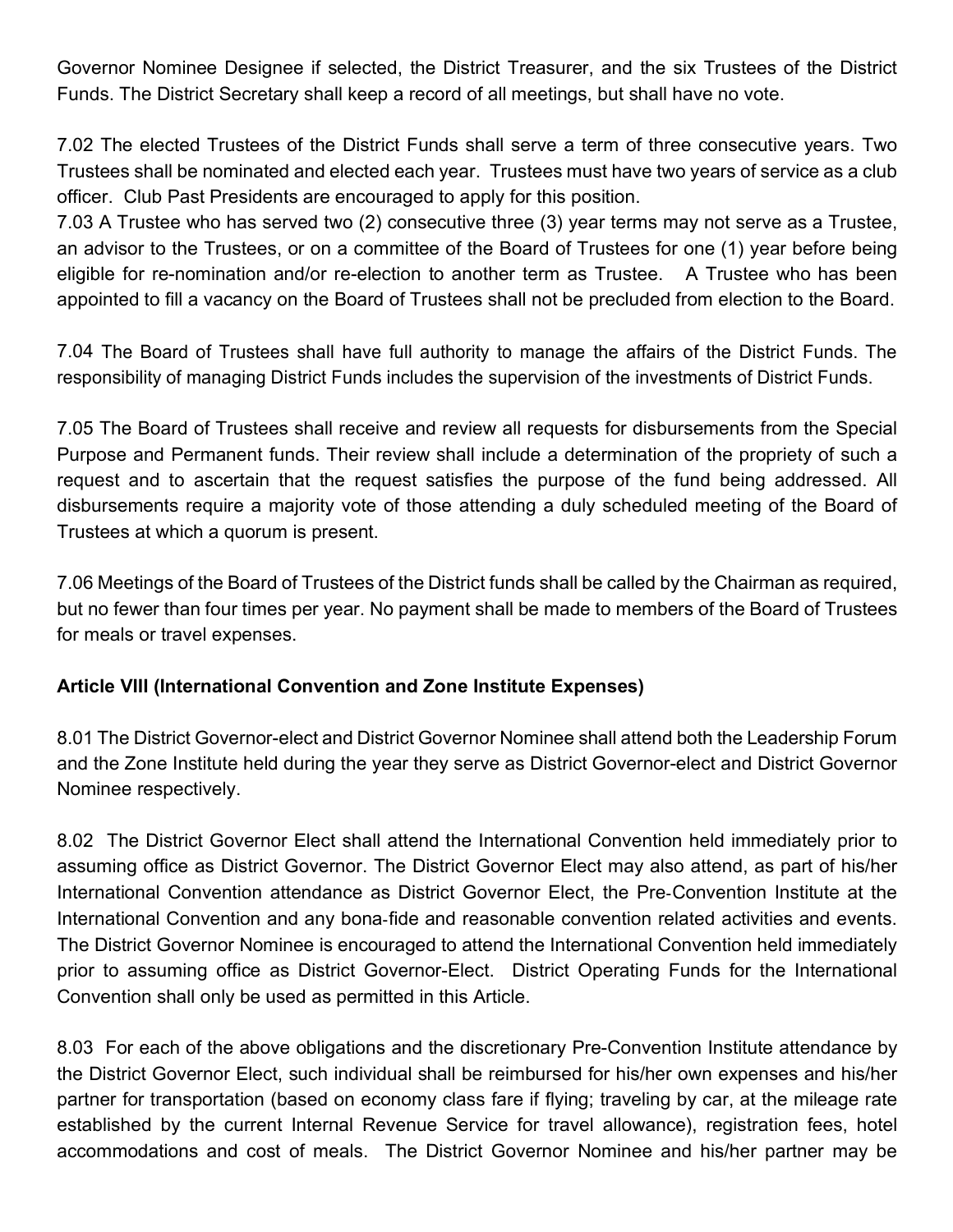reimbursed for up to \$3000 for such expenses. Under no circumstances shall operating funds be used by a District Governor to finance travel to an international convention during their year as District Governor.

8.04 The statement of charges shall be given to the Trustees of the District Funds for assessment and for approval. Payment by the Treasurer shall be made from the operating budget of the respective individual.

8.05 The District Governor may use his/her discretion as to whether the attendance of the District Governor at either the Zone Institute or the Leadership Forum is appropriate or necessary. In such event, his/her reasonable expenses are a proper charge against the operating fund of the District.

## **Article IX (Council on Legislation – Delegate and Expenses)**

9.01 District 7910 shall elect a Representative of the Clubs and an Alternate Representative of the Clubs to the Council on Legislation at the annual District Conference Business Meeting held two years preceding that year during which the Council on Legislation is to meet. Such election will be conducted in accordance with the most recent procedures provided under Section 8.050, 8.060 and 8.070 of Article VIII of the by-laws of Rotary International as shown in the Manual of Procedures.

9.02 In the event there is more than one candidate for Representative, the Representative and Alternate shall be the two candidates receiving the highest and the next highest number of votes cast by the electors present and voting at the District Conference Business Meeting or as provided in Rotary International Bylaws. Their election will be by the accredited voting delegates at the District Conference Business Meeting. It is expected that Rotary International shall pay for basic expenses of the representative.

# **Article X (Filling Unexpired Terms)**

10.01 In the event of the death, disqualification, disability, and/or prolonged absence of certain District officers (Treasurer, Archivist, Sergeant at Arms or Trustees of the District Funds), the District Governor will declare a vacancy and appoint a qualified Rotarian to complete the unfilled term until the end of the Rotary year, the next June 30th.

10.02 If the unfilled term is for a period beyond the Rotary year that will end on the next June 30th, the Governor will request the Nominating Committee to seek a qualified Rotarian to fill the unexpired term, commencing on the next July 1st.

10.03 In the event that subsequent to the selection by the Nominating Committee of a Governor Nominee Designate, a Governor Elect, Governor Nominee or Governor Nominee Designate is disqualified from Rotary membership, or is unable or unwilling to assume the office of District Governor,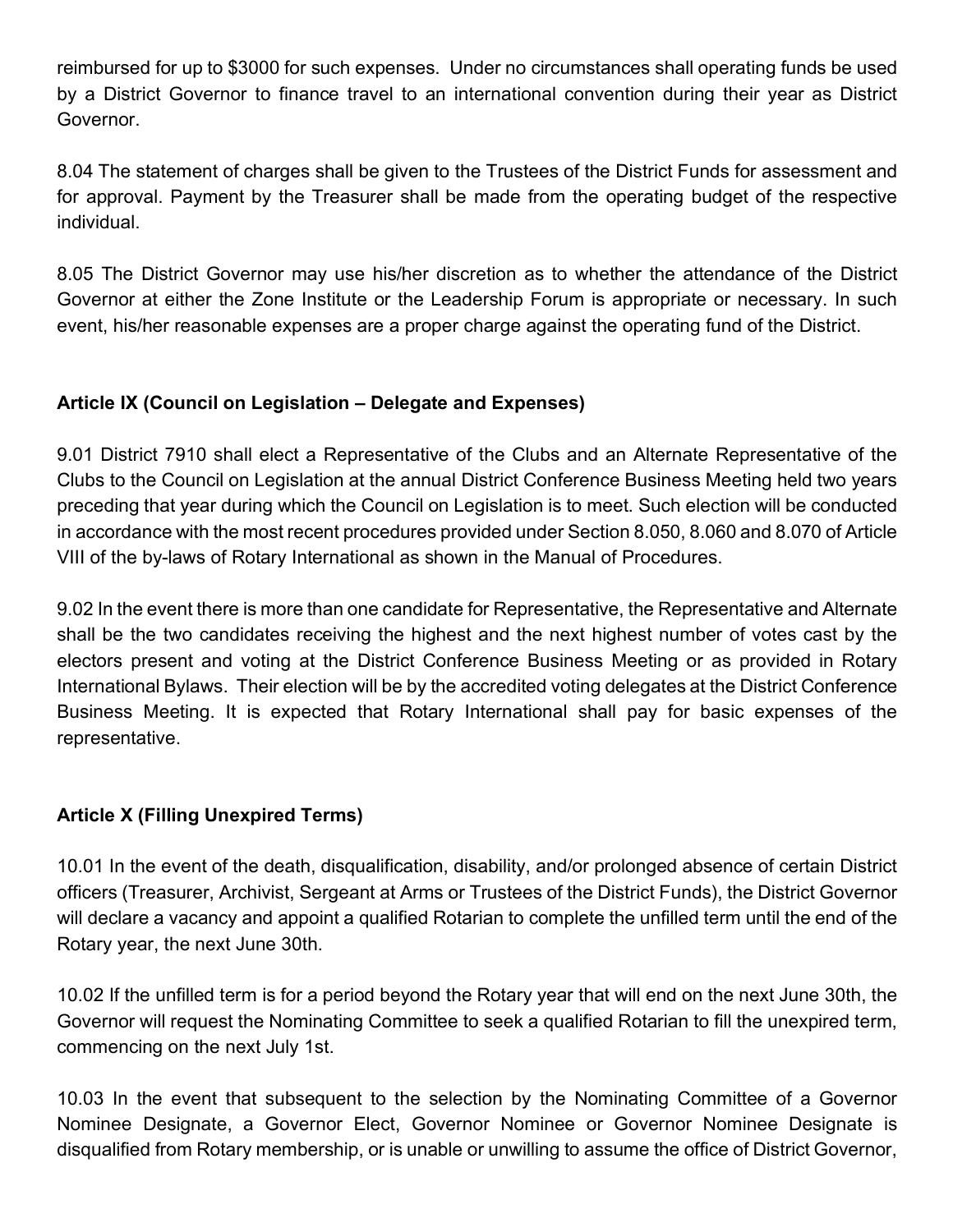it shall be the duty of District Nominating Committee to select a suitable replacement forthwith in accordance with the procedures set forth in Article II . If a valid challenge to the Nominating Committee selection is presented, the sitting District Governor shall convene a meeting of a committee consisting of all active past district governors which committee shall fill the vacancy in accordance with the applicable provisions of the RI Manual of Procedure. In the event that a replacement for the District Governor-elect is required after he/she has attended the International Assembly, the committee shall fill the vacancy in accordance with the applicable provisions of the RI Manual of Procedure.

# **Article XI (District Cash Flow)**

11.01 There shall be a fund to be known as the Operating Fund of Rotary District 7910. The purpose of this fund is for the financing of District sponsored projects and the administration and development of Rotary in the District.

11.02 The financing for the Operating Fund shall be provided by all clubs in the District by way of a per capita levy on the members of those clubs. This levy will be assessed based on the club membership figures sent to Rotary International on July 1st and January 1st of each Rotary year. Per capita dues are payable semiannually on July 1 and January 1, based on the number of members of the club on these dates.

11.03 The amount of the levy shall be decided at the President-Elects Training Seminar or the District Assembly by a vote of approval of three fourths of the incoming club Presidents present. If a three fourths vote is not attained, the existing annual levy will be retained, unless a different levy is approved by a majority of electors present and voting at the District Conference.

11.04 The payment of the levy is mandatory on all clubs in the District. A club which has failed to pay the levy for more than six months will have the services of Rotary International suspended until the assessment is paid.

11.05 [Deleted by vote of the District Conference 2002]

11.06 To assure that adequate money is available to meet the cost of attendance of presidents-elect at PETS, there shall be an annual contribution from each club equal to its pro-rata share of the costs, fees and expenses assessed to the District by Northeast Multi-District PETS and Pre-PETS Meeting Costs. The Incoming District Governor shall provide a good faith estimate of each club's PETS assessment and Pre-PETs Meeting Costs to the Presidents-elect. The District Governor shall inform the clubs of the actual PETS assessment as soon as practical after the District receives its PETS assessment. The payment of the PETS levy and Pre-PETS Meeting Cost is mandatory on all clubs in the District, and is considered a part of the Club's annual levy.

11.07 To assure that adequate money is available for the District Conference, there shall be an annual contribution from each club in the amount of Five Dollars (\$5.00) per member, based on each club's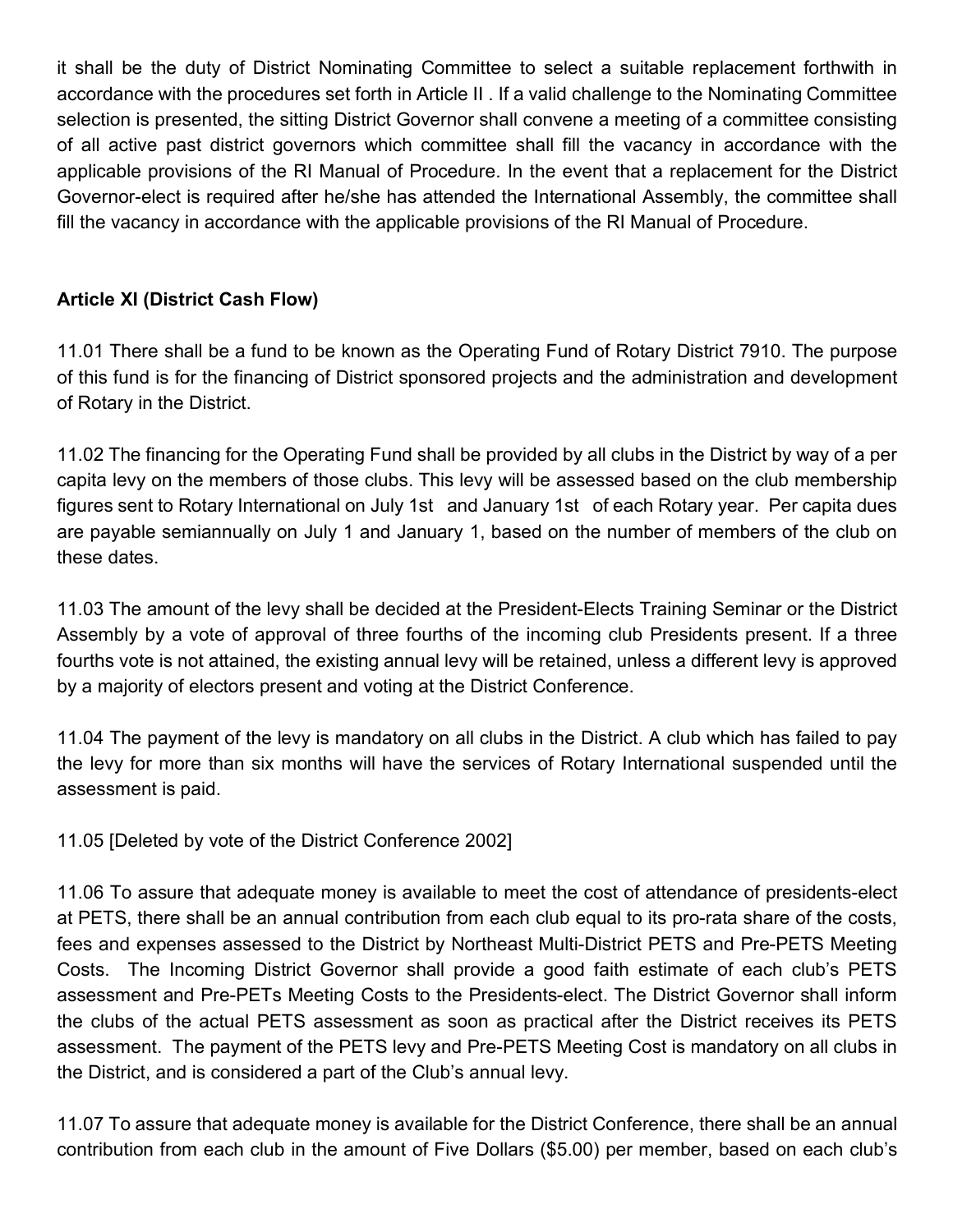membership figures sent to RI on July 1st of each year. The purpose of the Fund is to more adequately provide for the annual Conference of District 7910, and to eliminate the necessity of charging registration fees for attendance by any Rotarian and his/her partner at this Rotary function.

11.08 The budget for any District event must be approved by the District Governor prior to the commitment to any item of expense. Such approved budget is to be submitted by the event chair to the District Treasurer.

# **Article XII (Permanent Fund)**

12.01 There shall be a fund known as the "Permanent Fund of Rotary District 7910" which is intended as auxiliary financial support of Rotary within the District, particularly in times of stress, when the Operating Fund, through some emergency, may become depleted. Disbursements from the Permanent Fund shall be authorized by a majority vote of the entire Board of Trustees of the District Fund. This vote must be taken at a duly called meeting of the Trustees of the District Funds and the item being voted on must appear on an agenda which has been published and distributed to the Trustees of the District Funds prior to the meeting.

12.02 The Permanent Fund may also be used for beneficial purposes to further the goals of Rotary within District 7910. Expenditures of this type must be recommended by the District Governor and be approved by a two-thirds vote of the entire Board of Trustees of the District Funds.

12.03 In no case, other than an emergency situation, may the Trustees of the District Funds approve any expenditure which would allow the balance of the Permanent Fund to fall below the current operating budget as defined in Article XI, sections 11.01 and 11.02.

## **Article XIII (Assessment Committee)**

13.01 The District Governor shall appoint an Assessment Committee whose function shall be to review the operating account balance sheet for the next prior year: such account having been closed as of October 1st of the current year pursuant to Article 4.05 of these By-laws.

13.02 An Assessment Committee will conduct an annual financial assessment of the District's finances, including foundation funds, operating funds and District Funds as defined in the Preamble of the Resolutions and governed by Article VII of these Resolutions, and other District Committees, and shall issue a report at the annual business meeting of the District. Such assessment shall:

• Identify the year being assessed and confirm that the District adhered to its financial management plan.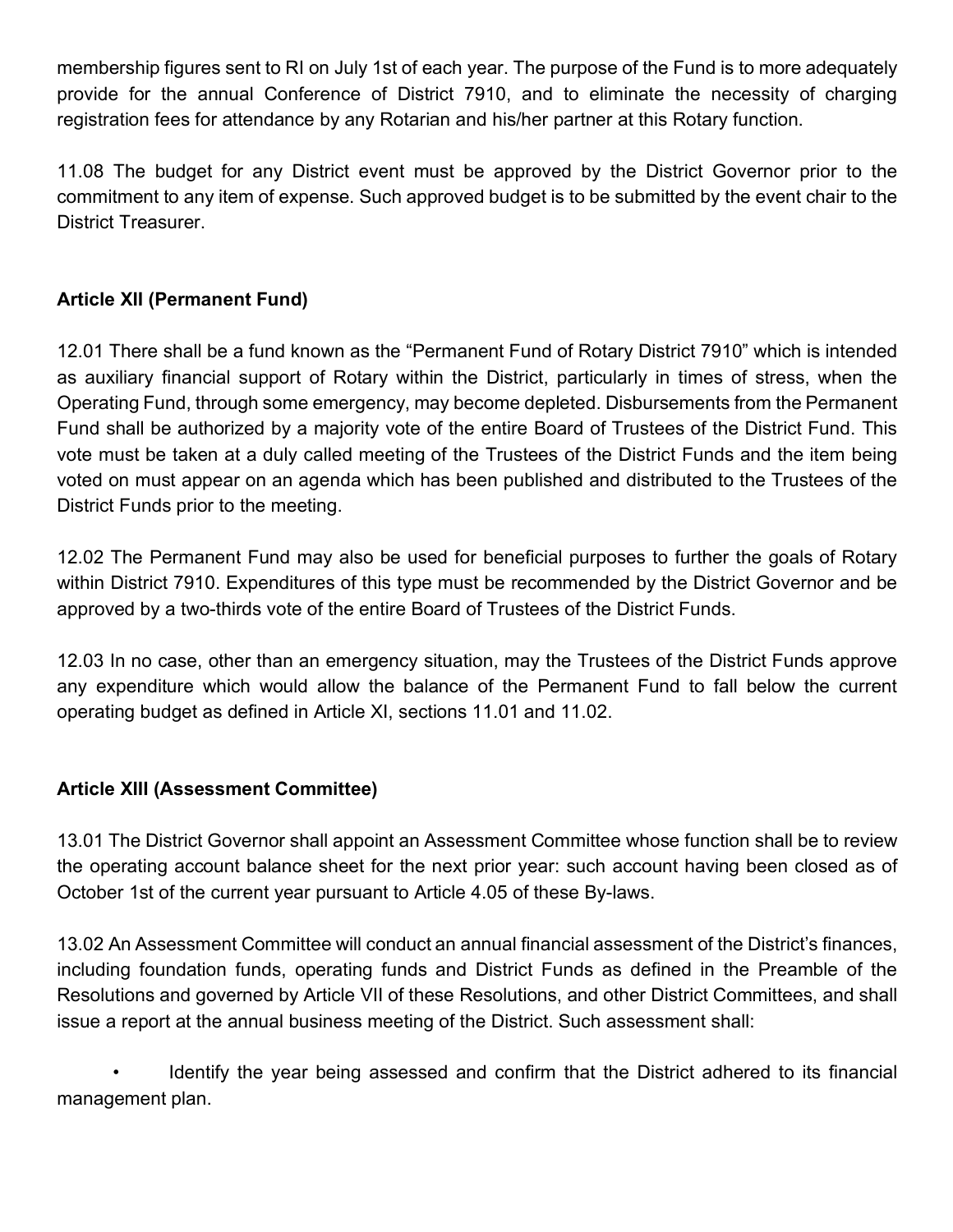• Contain an examination of expenditures for District grants, district sponsored global grants and District sponsored packaged grants that includes:

• Reconciling a selection of disbursements against their supporting documentation

• Reviewing the full listing of expenditures to ensure that funds were expended in a manner consistent with the terms and conditions of the grant award

• Confirming that a competitive bidding process was conducted for all significant expenditures

Reviewing the process to disburse funds to ensure that proper controls have been maintained

• Contain a determination that all financial transactions and project activities related to the grant were conducted at least at the level of standard business practices and a confirmation of adherence to The Rotary Foundation's document retention requirements as well as other procedures the District Rotary Foundation assessment committee or an independent firm deems necessary.

• Contain a report of the findings from the annual financial assessment, which must be given to clubs in the district within three months of the end of the Rotary year.

13.03 The Assessment Committee may create a subcommittee to assess the Foundation Funds, but not include individuals directly involved with The Rotary Foundation grants and must meet the requirements found in the bylaws of Rotary International and The Rotary Foundation. The Committee must have at least three members, one of whom is a past district governor and a second who has had some past experience with assessments, except that the past district governor member cannot be the governor whose operating fund is being assessed.

# **Article XIV (Budget Committee)**

14.01 The District shall be operated on a Budget to be arrived at by a Budget Committee of six members. The Committee shall consist of the District Governor Elect as Chairperson, the District Governor Nominee, the District Governor Nominee Designate, if chosen, the Chairperson of the Board of Trustees, the Treasurer, and the sitting District Governor. The balance of the Trustees of the District Funds should be available to aid the Budget Committee in preparing budget. The Budget Committee should meet within sixty days immediately preceding the PETS meeting at which the budget may be adopted.

14.02 The detailed items of the budget should be flexible to allow for unexpected expenses. This Committee will be concerned with the Operating Account moneys only, and should submit a report if its recommendations and findings at the next District Council meeting.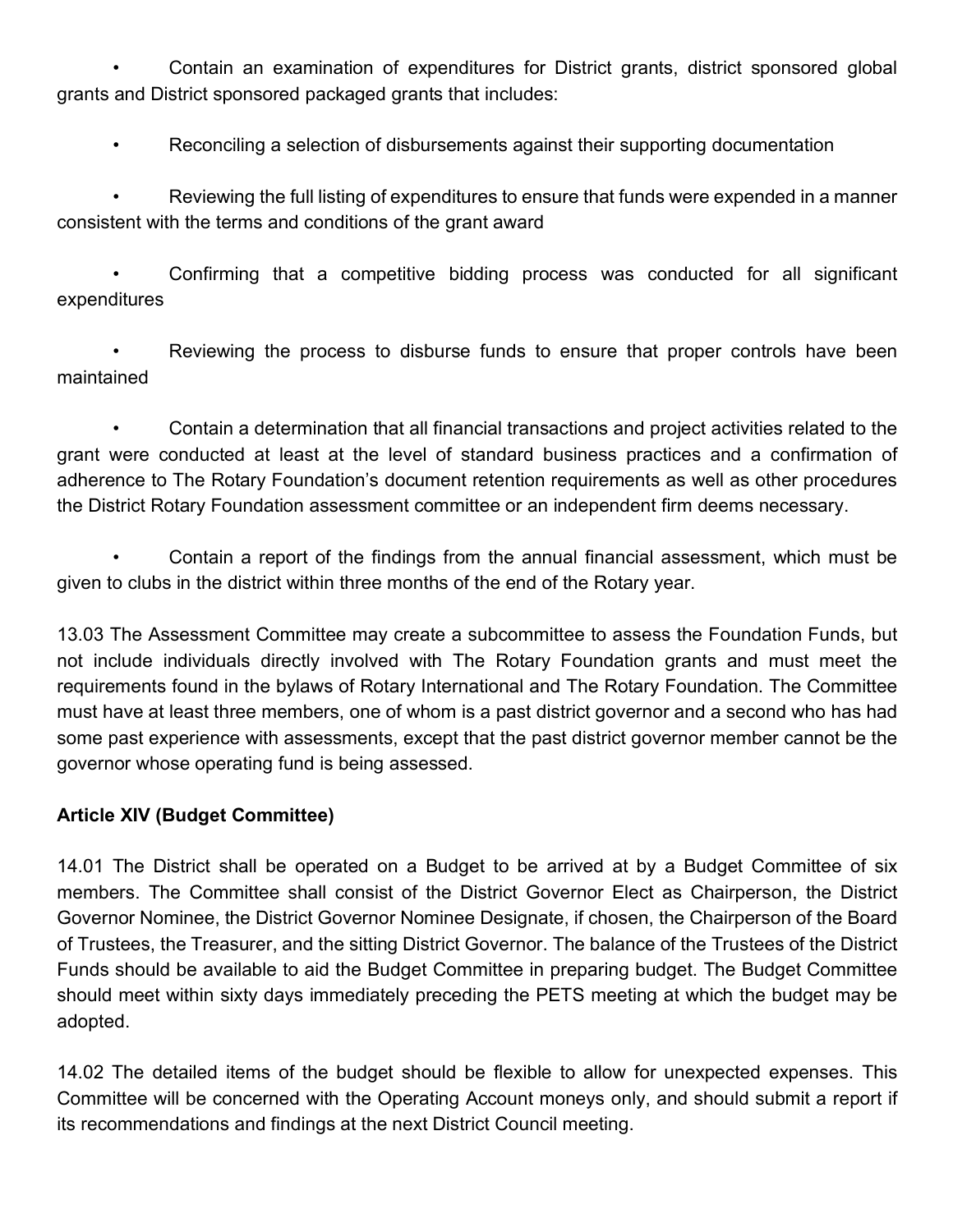#### **Article XV Special Purpose Fund**

15.01 The District Treasurer shall maintain a separate account to be known as the Special Purpose Fund. The initial funding for this Fund shall be the balances remaining in the District Education Fund and the Governors Rinehart's Scholarship, which are hereby merged.

15.02 The Trustees of the District Funds shall administer this Fund.

15.03 It shall be the purpose of this Fund to support those special projects and needs not normally anticipated and not normally provided for in the Operating Budget of the District. Such needs might include but not be limited to additional support for outgoing and incoming Group Study Exchanges, Ambassadorial Scholars, special purpose scholarships, or disaster relief. This fund shall not be used to cover any shortfall in the Operating Fund.

15.04 Requests for disbursement of funds hereunder may be made to the Trustees by the District Governor, the District Governor Elect, any Trustee of the District Funds or any Past District Governor.

15.05 Single purpose disbursements shall be limited to the greater of Three Thousand Dollars (\$3,000.00) or 10% of the principal balance of the fund.

15.06 Disbursements must be voted by a majority of the Trustees in attendance at any duly called meeting of the Trustees at which a quorum is present and for which advance notice of the request has been provided.

15.07 Disbursements, when appropriate, may be in the form of a loan rather than a grant. Loan disbursements shall not be subject to the limitation of Section 5 of this article.

15.08 Upon the closing of the Operating Fund as provided in Article IV, the District Treasurer shall transfer to this Special Purpose Fund, an amount equal to one-third of the remaining funds, if any, in the Operating Fund.

#### **Article XVI (Proxy Voting):**

16.01 It shall be the policy of this District that no votes may be counted at any meeting unless the individual voting member of such Committee is present.

16.02 The sole exception to this may occur at the Annual Business Meeting of the District providing that the item to be voted upon was previously announced to the clubs.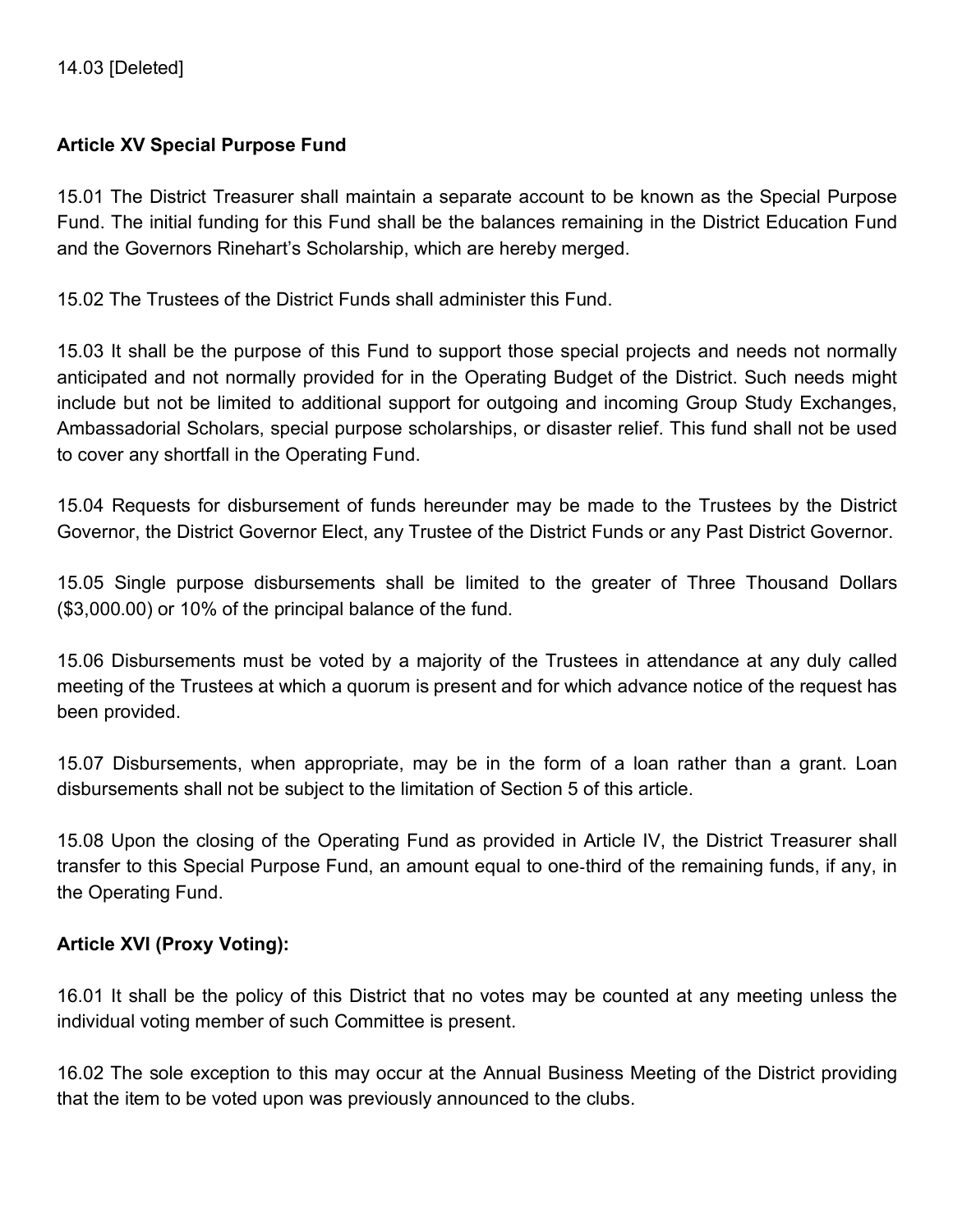## **Article XVII (Future Bandey-Hefler Friendship Exchange):**

17.01 There shall be a committee known as the "Bandey Hefler Committee" which shall consist of no fewer than five members plus a chairperson. It shall be the Committee's responsibility to promote, organize and implement regular social exchanges with Rotarians in Great Britain or any other suitable country deemed appropriate by the Committee.

17.02 A committee chair, with prior experience with the Bandey Hefler Program as a host, shall be appointed by the District Governor sitting in the Rotary year 2002-2003, for a term of three years. Successor chairs shall be appointed by the sitting District Governor every third year following 2002 - 2003. There shall be no limit on the number of three year terms an individual can serve as chair of the Committee.

17.03 The appointed chair of the Committee shall in turn annually appoint a committee of no less than five members, each of whom shall be a member in good standing of a Rotary Club in District 7910 and who shall have had prior experience with a friendship exchange program. This provision shall not prohibit appointment of committee members without prior friendship experience providing the first requirement of this section is met.

17.04 There can be an assessment made by the Bandy-Hefler Committee of each Rotarian (if a couple are both Rotarians, they shall be considered as one) traveling from District 7910 on the exchange. This assessment shall not exceed \$200 and is subject to the approval by the District Governor.

17.05 There shall be a fund maintained by the District Treasurer known as the "Bandy-Hefler Account". Disbursement of funds from this account shall be restricted for the exclusive use of the Bandey-Hefler Committee in carrying out its mission and shall be made only at the discretion of the Bandey Hefler Committee.

## **Article XVIII (Former Governor Rinehart Scholarship Deleted Apr 2002)**

## **Article XIX (Resolutions Committee)**

19.01 There shall be a "District Resolutions Committee" composed of the three most recent immediate Past District Governors, the District Governor, District Governor Elect, District Governor Nominee, District Governor Nominee Designate, if selected, the District Parliamentarian, and the District Secretary. The Chair of this Committee shall be the most senior member of the Past District Governors on the Committee.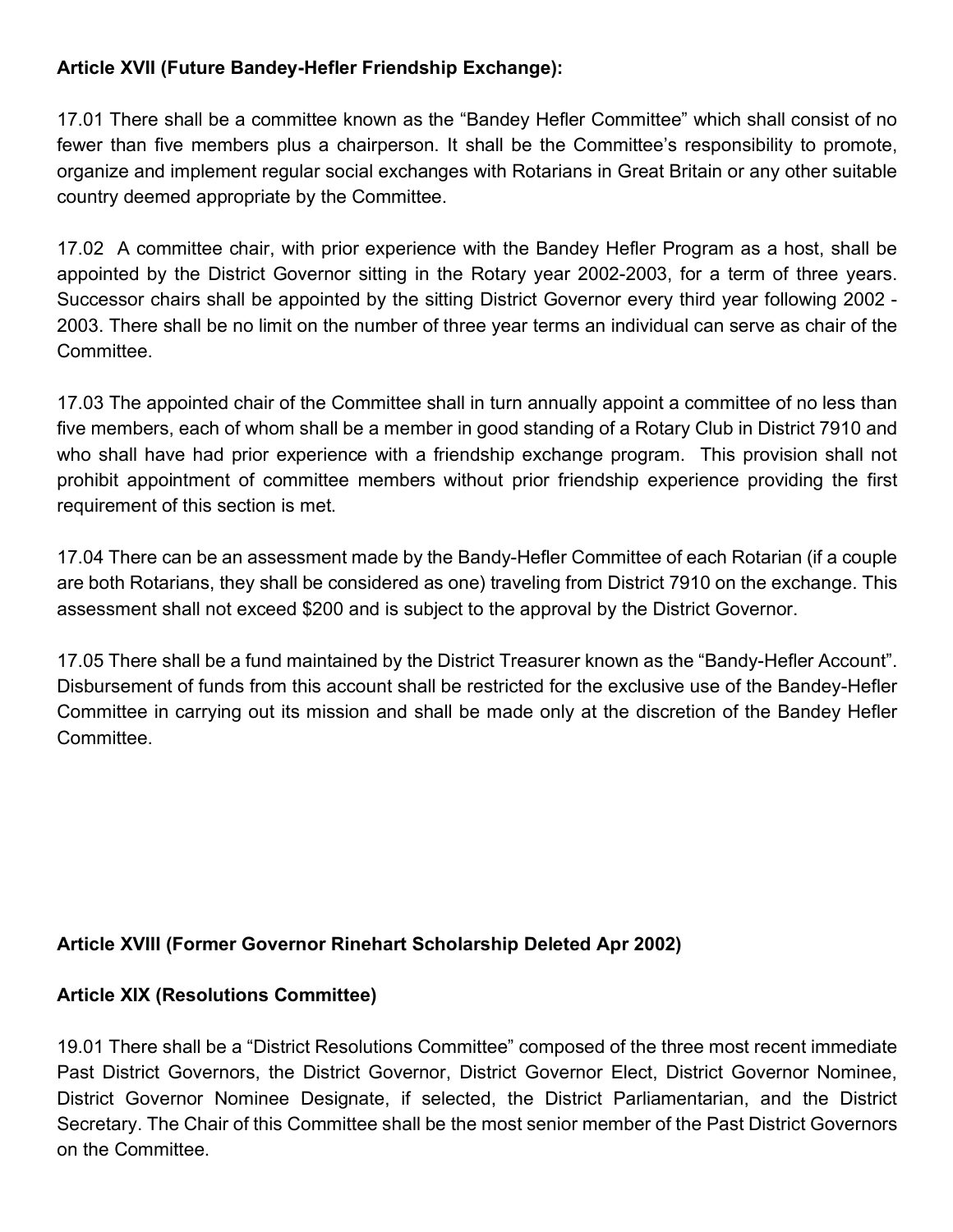19.02 The Resolutions Committee shall review the Resolutions each year and make recommendations for changes. In addition, they shall review and make recommendations as to changes submitted by others in time to be acted upon at that year's District Conference Business Meeting.

# **Article XX (Charitable Fund) – [Deleted May, 1999]**

#### **Article XXI (Public Relations Committee)**

21.01 There shall be a Public Relations Committee appointed by the District Governor.

21.02 The purpose of the Committee shall be to publicize the activities of Rotary International, District 7910 and the clubs of the District as well as all such other Rotary communications and information as the Committee and the District Governor may deem in the best interest of Rotary.

21.03 Each District Governor shall apportion a minimum of Five Thousand Dollars (\$5,000) for the purpose of public image from his/her operating account.

# **Article XXII (District Leadership Plan) OBJECTIVE**

The objectives of the District Leadership are: To ensure faster and more efficient responsive support to the clubs To create a larger number of qualified leaders within the District To improve member participation in Rotary activities To improve communications between the District and the clubs To demonstrate a District interest and presence to the clubs and their members

## **ASSISTANT GOVERNORS AND COMMITTEE CHAIRS:**

The incoming District Governor shall divide the district into convenient groupings of clubs. He/she may but need not utilize the groupings of the prior District Governor. The District Governor shall appoint an Assistant Governor for each group to coordinate the district leadership of his/her clubs.

The incoming District Governor shall appoint such Committee Chairs as are required by Rotary International and the By-laws of the District. Additional committees may be formed at the discretion of the incoming Governor. The Governor shall work with the Committee Chairs to appoint members to the committees as necessary. All committee chairs must be Rotarians in good standing in a club in the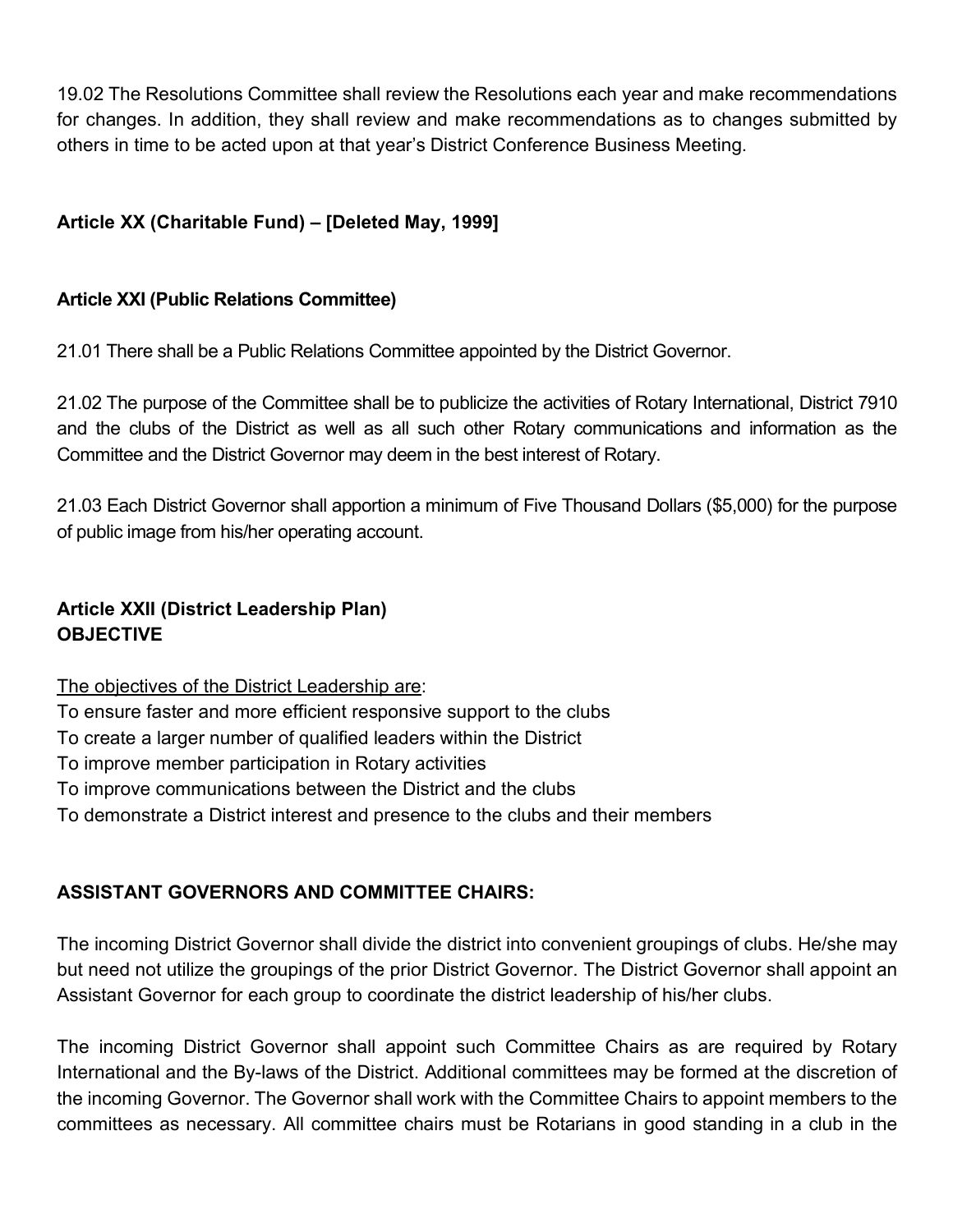District. Appointed District Committee Chairs shall attend the District Assembly and scheduled training sessions as appropriate.

The Assistant Governors and Committee Chairs serve a one-year term at the pleasure of the District Governor but should be aware that several years of service in such position may be expected.

It would be appropriate for the budget of the District to include provisions for training of Assistant Governors and potential expenses (such as travel, postage and stationery) of the Assistant Governors. It would be appropriate for the clubs to absorb the costs of meals for the Assistant Governors when the Assistant Governor visits such club.

## **The qualifications for being an Assistant Governor are:**

- 1. Having served a full term as a Club President;
- 2. Having attended at least one PETS;
- 3. Membership, other than honorary, in good standing in a club in the District for at least three years;
- 4. Willingness and ability to accept the responsibilities of Assistant Governor;
- 5. Demonstrated outstanding performance at the District level; and
- 6. Potential for future leadership in the District.

**RESPONSIBILITIES**: In addition to the responsibilities inherent in each committee chairmanship, those Committee Chairs whose committees have any function concerning youth shall be aware of the District Sexual Abuse and Harassment Policy. Further, those Committee Chairs shall ensure that all adults functioning under such Committee sign an acknowledgment of having received a copy of such policy.

The Assistant Governor shall (reference to clubs shall mean only the clubs assigned to the respective Assistant Governor):

1. Attend scheduled Training Sessions for Assistant Governors prior to taking office. Such sessions may be at the multi district level, the district level or both, at the discretion of the District Governor for the respective year.

2. Meet with the president (and other officers) of each club during the period of 15 June prior to the start of the Rotary year to 15 July of the Rotary year to assist the club in the proper completion of the Plans and Objectives form and preparation for the Governor's official visit; ensure that the form is submitted to the District Governor\* prior to the Plans and Objectives meeting.

3. Communicate with the District Governor in advance of the Plans and Objectives meeting relative to any unique needs or problems with the respective club.

4. Attend the Plans and Objectives meeting and introduce the District Governor to club officers and members.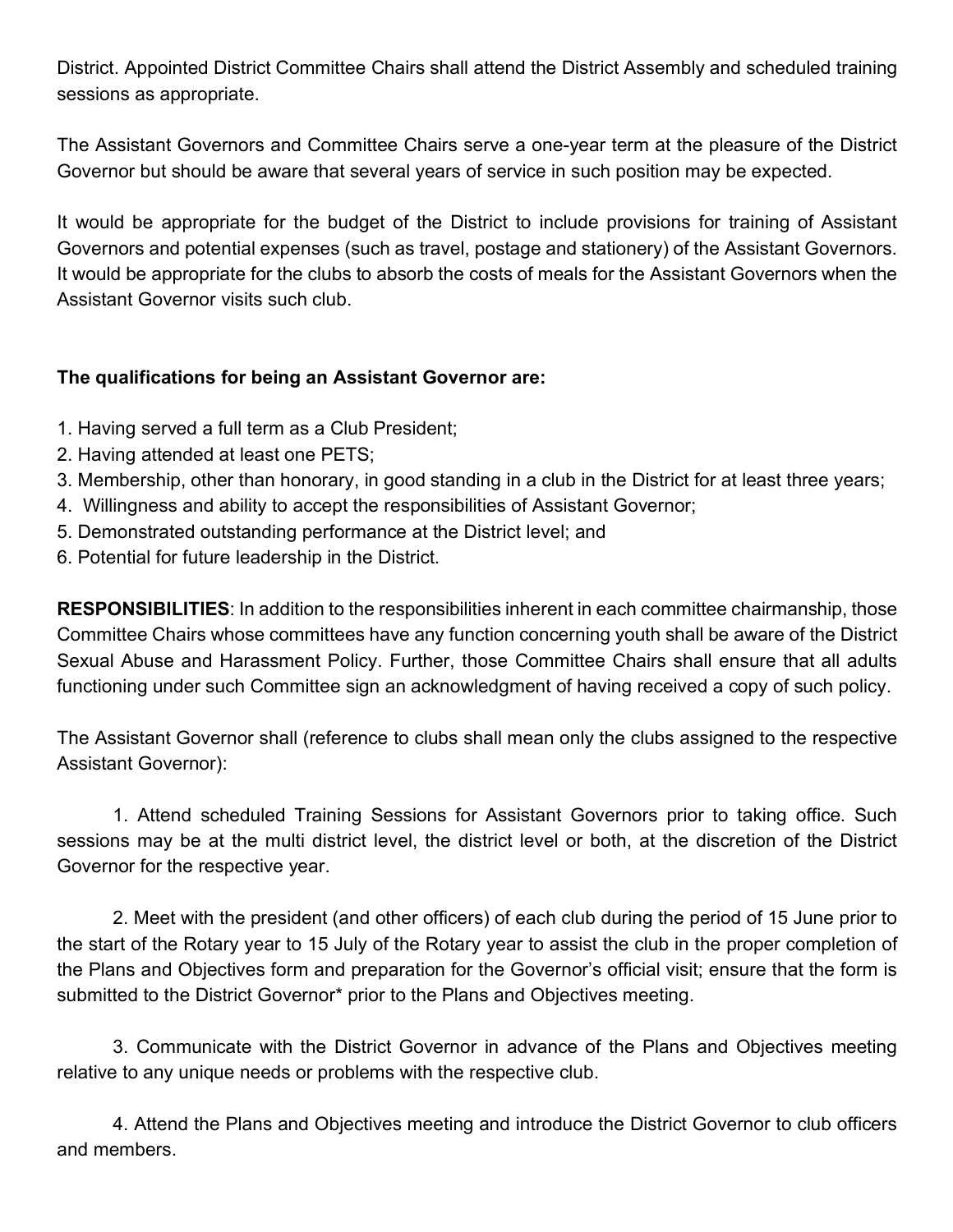5. Contact each club president on a monthly basis and communicate to the District Governor the status of the clubs; such reporting to the District Governor shall be on the form attached hereto for such purpose.

6. Attend at least one meeting of each club every three months (including both the Plans and Objectives meeting and the Official Governor's meeting, if different). Such meetings, to the extent possible, should coincide with special meetings/events for the club.

7. Continuously monitor the clubs relative to reporting requirements to both Rotary International and the District.

8. Encourage and assist the clubs to fulfill the requirements for the Presidential Citation.

9. Actively encourage participation of the clubs in all District functions including but not limited to Assembly, Conference, Pre-PETS and PETS.

10. Personally attend the Assembly and District Conference; greet and welcome members from his/her constituent clubs.

11. Facilitate and promote joint activities and competition between and among clubs (fundraising, social events, etc.).

12. Attend the social events of the clubs as representative of the Governor.

13. Advise the District Governor as to the availability of persons within the clubs for District positions.

14. Take the incoming president of each club with him/her on at least one visit to another club prior to such incoming president taking office as club president. Such visits may be combined with the Assistant Governor's scheduled quarterly visits to the clubs.

15. Meet with the District Governor-elect to assist in setting the goals for the district.

16. Attend the installation of each club president.

17. Conduct new member installations and officer installations if requested to do so by the club. 18. Attend quarterly meetings with the District Governor.

\* Subject to the procedure adopted by the District Governor, the Plans and Objectives meeting may be conducted by the District Governor-elect or the District Governor Nominee as provided for below.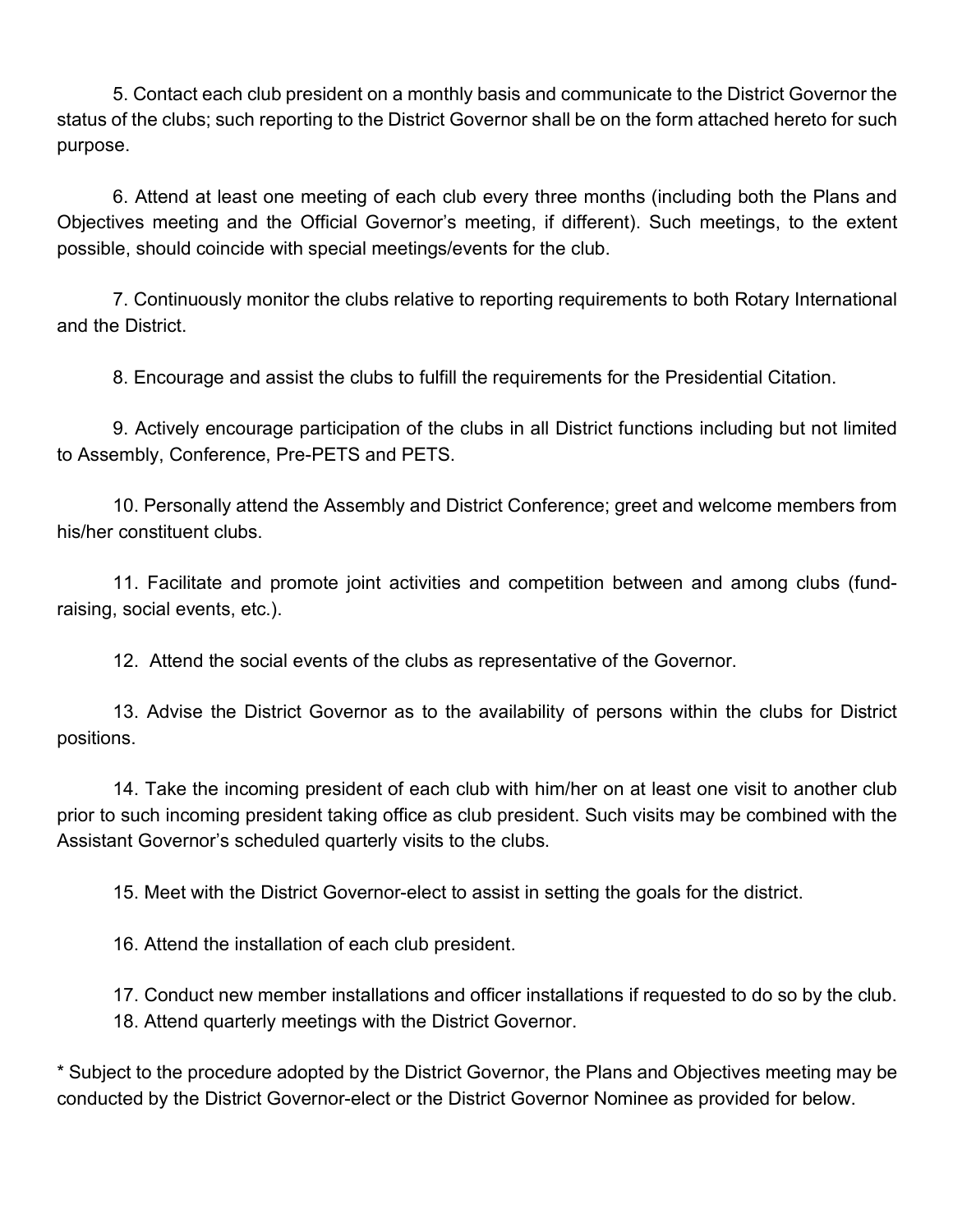The District Governor cannot delegate those responsibilities imposed on each office by Rotary International such as, but not limited to: conducting PETS, District Assembly, official visits, and periodic newsletter and District appointments.

**TERM**: An appointed Assistant Governor shall commit to a potential term of three years.

**TRAINING**: It shall be the responsibility of the District Governor-elect to ensure the proper training of the incoming Assistant Governors. It shall be the decision of the District Governor-elect as to whether the Assistant Governors for his/her year as governor receives their training as a part of a multidistrict PET agenda or as a district activity or both. The District Trainer shall work with the District Governor to ensure that all Assistant Governors are properly trained prior to the start of the Rotary year.

The training for the Assistant Governors shall include, as a minimum:

- 1. A full review of all responsibilities as outlined above.
- 2. Good communications techniques.
- 3. Development of District Goals.
- 4. Working effectively with clubs.
- 5. Relationships with District Governors and with club officers.
- 6. Representing the District Governor.
- 7. The Rotary International Theme and the Presidential Citation Program.
- 8. District Finances.
- 9. Programs of Rotary International and The Rotary Foundation.
- 10. District Structure: Committees and their roles/responsibilities.

# **GOVERNOR'S OFFICIAL VISIT:**

It shall be the obligation of the District Governor to meet with each club in the District. The District Governor shall attempt to complete these visits prior to 30 November of his/her years as Governor. The purpose of such a meeting is to address the club, provide personal contact with the officers and members, focus attention on important Rotary matters, motivate participation of members in Rotary activities and recognize the contributions of Rotarians within the club.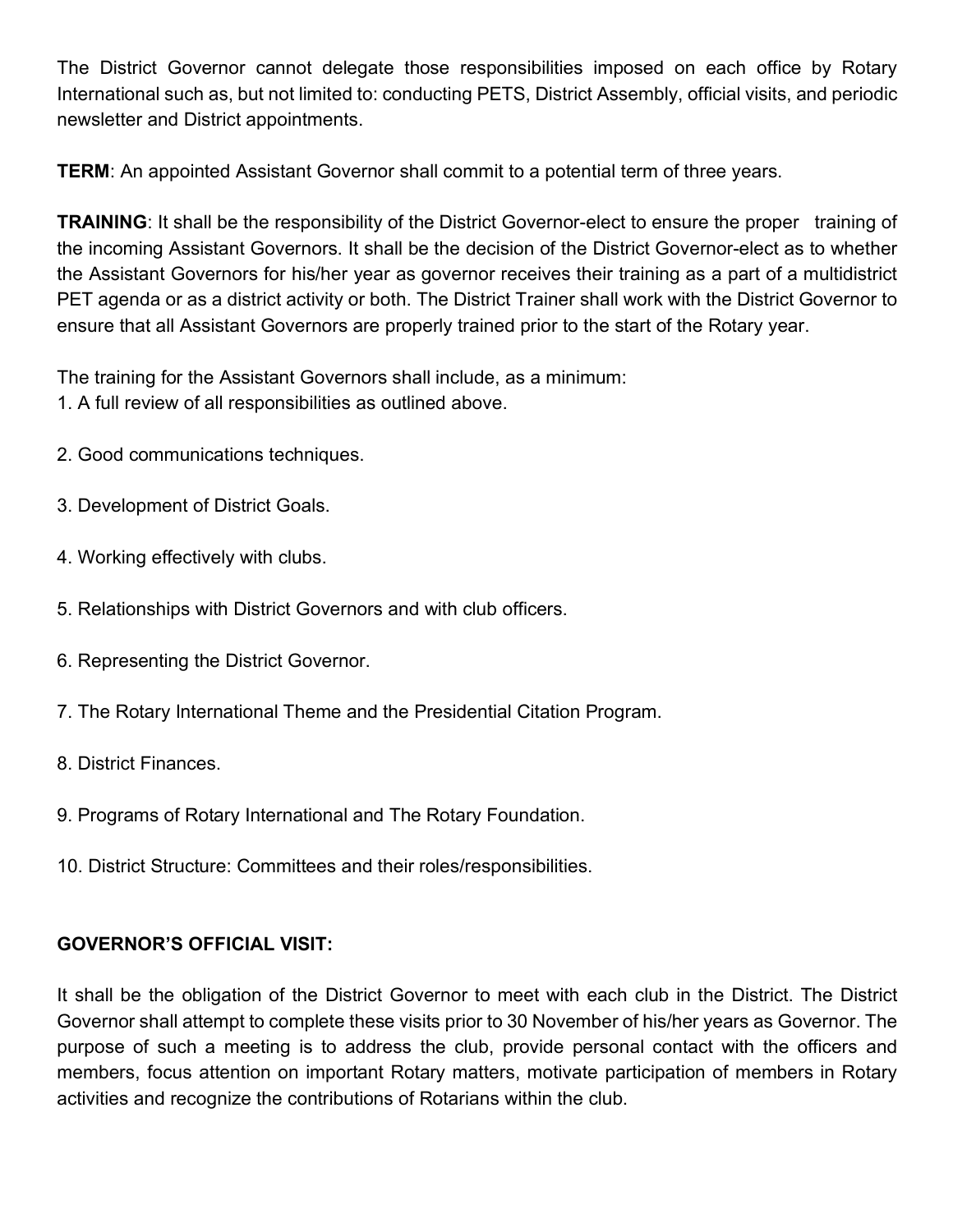#### **PLANS AND OBJECTIVES MEETINGS:**

In addition to the official visit by the District Governor, there shall be a Plans and Objectives meeting with each club. This shall be in conjunction with a regular meeting of the club and shall take place immediately prior to or immediately after such regular meeting or as may be otherwise arranged by the District Governor.

#### **STEERING COMMITTEE**

A Steering Committee consisting of the sitting District Governor, District Governor-elect, District Governor Nominee, and District Governor Nominee Designate (when selected) shall meet monthly in an executive session. The purpose of this committee shall be to coordinate and carry out plans for the current year and set into place plans extended into future years. The sitting Governor shall have complete responsibility implementing plans and programs during his/her year in office. The Governorselect, Nominee and Designate shall:

- (a) fulfill the prescribed duties as outlined in the district by-laws;
- (b) serve the Governor as an advisory group;
- (c) constitute a forum for the Governor to discuss district problems and issues;
- (d) formulate with the Governor a multi-year vision for the district;
- (e) provide leadership continuity.

Each member of the Steering Committee, at the discretion of the sitting District Governor, working with the Assistant Governors, shall conduct one third of the official goals and objectives meetings (as outlined and provided for above), participate in special club events, and serve at the installation of club officers and new members when invited by the Club.

#### **DISTRICT TRAINER**

The District Trainer is appointed by the District Governor and serves at the pleasure of the District Governor. His/her role is to coordinate all efforts within the district for the proper training of Assistant Governors and incoming club presidents. The District Trainer will work closely with the Program Chair for the District Assembly to assure that the agenda for the Assembly adequately addresses the training needs of the incoming officers.

#### **PETS, DISTRICT ASSEMBLY AND DISTRICT CONFERENCE**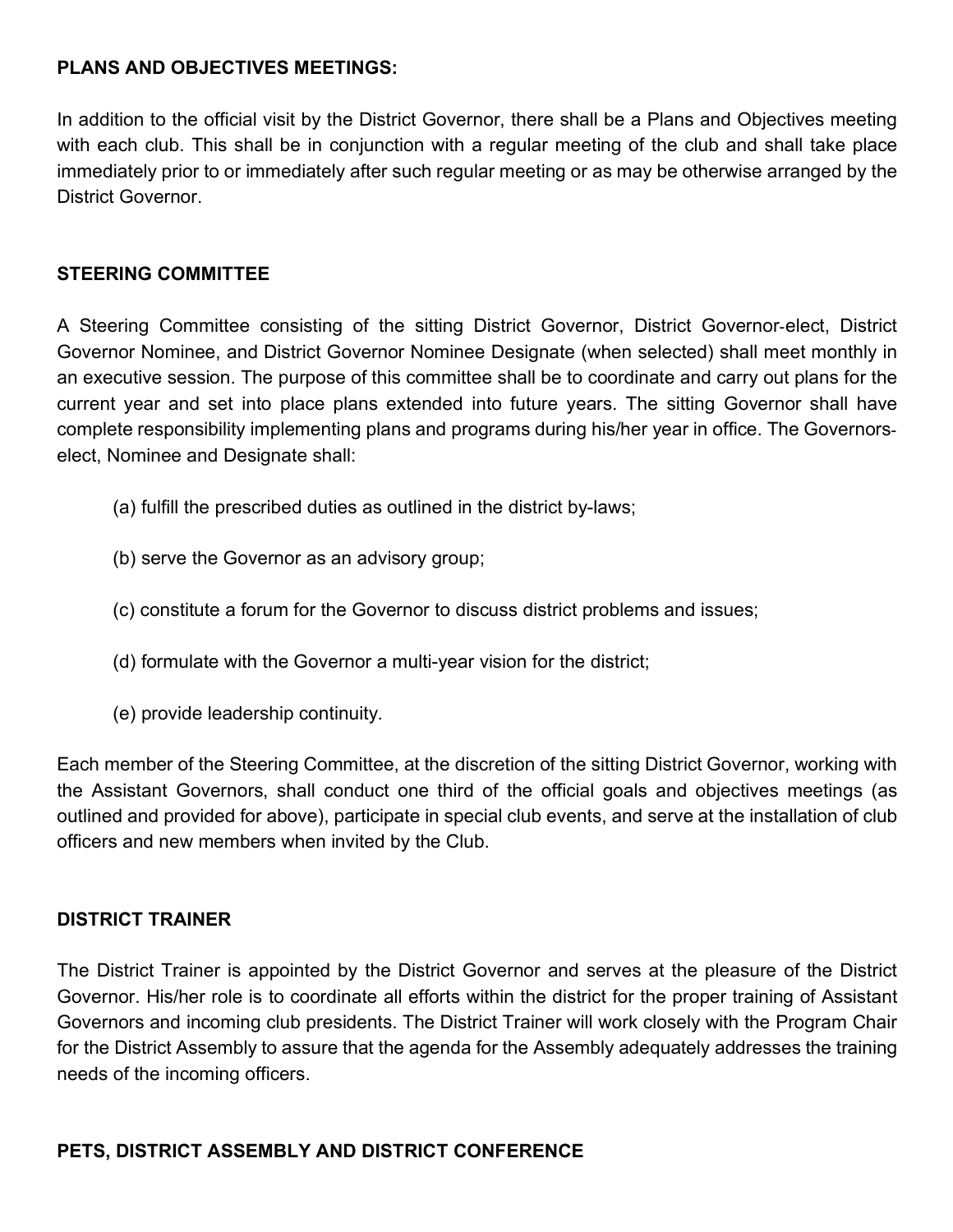The District Governor shall be responsible for ensuring that the District participates in a multi-district PETS, holds an Assembly and holds a Conference. Dates, times, places and programs shall be at the discretion of the District Governor provided that there is compliance with the directives of Rotary International as presented in the RI Manual of Procedure.

#### **Article XXIII (Sergeant at Arms)**

23.01 There shall be a District Sergeant at Arms who, accordance with the procedures outlined in Article II of these Resolutions, shall be elected for a term of three years.

23.02 The Sergeant at Arms shall be responsible to maintain the District banner and other property of the District as directed by the District Governor, all of such items to be duly turned over to his or her successor upon appointment.

23.03 The Sergeant at Arms shall ensure that such items within his or her control are readily available for use throughout the District.

23.04 The Sergeant at Arms shall provide an annual report to the District Governor of all District property in his or her possession. Such report shall be provided within thirty days prior to the district Conference, with copy to the District Governor Elect.

23.05 The Sergeant at Arms shall be the custodian of District properties and shall maintain a running inventory of them. The District Sergeant at Arms shall secure receipts for all District properties that are loaned. "Properties" as used in this section shall exclude records maintained by the District Archivist.

## **Article XXIV (World Community Service Fund) [Deleted]**

#### **Article XXV (Youth Protection Policy; Code of Conduct)**

**District 7910 Youth Protection Policy.** *This policy excludes the Essex program, which shall comply fully with United States Government, Rotary International and Essex Rules and Regulations.*

25.01 **Statement of Conduct for Working With Youth.** District 7910 strives to create and maintain a safe environment for all youth who participate in Rotary activities. To the best of their ability, Rotarians, Rotarians' spouses and partners, and other volunteers must safeguard the children and young people they come into contact with and protect them from physical, sexual, and emotional abuse.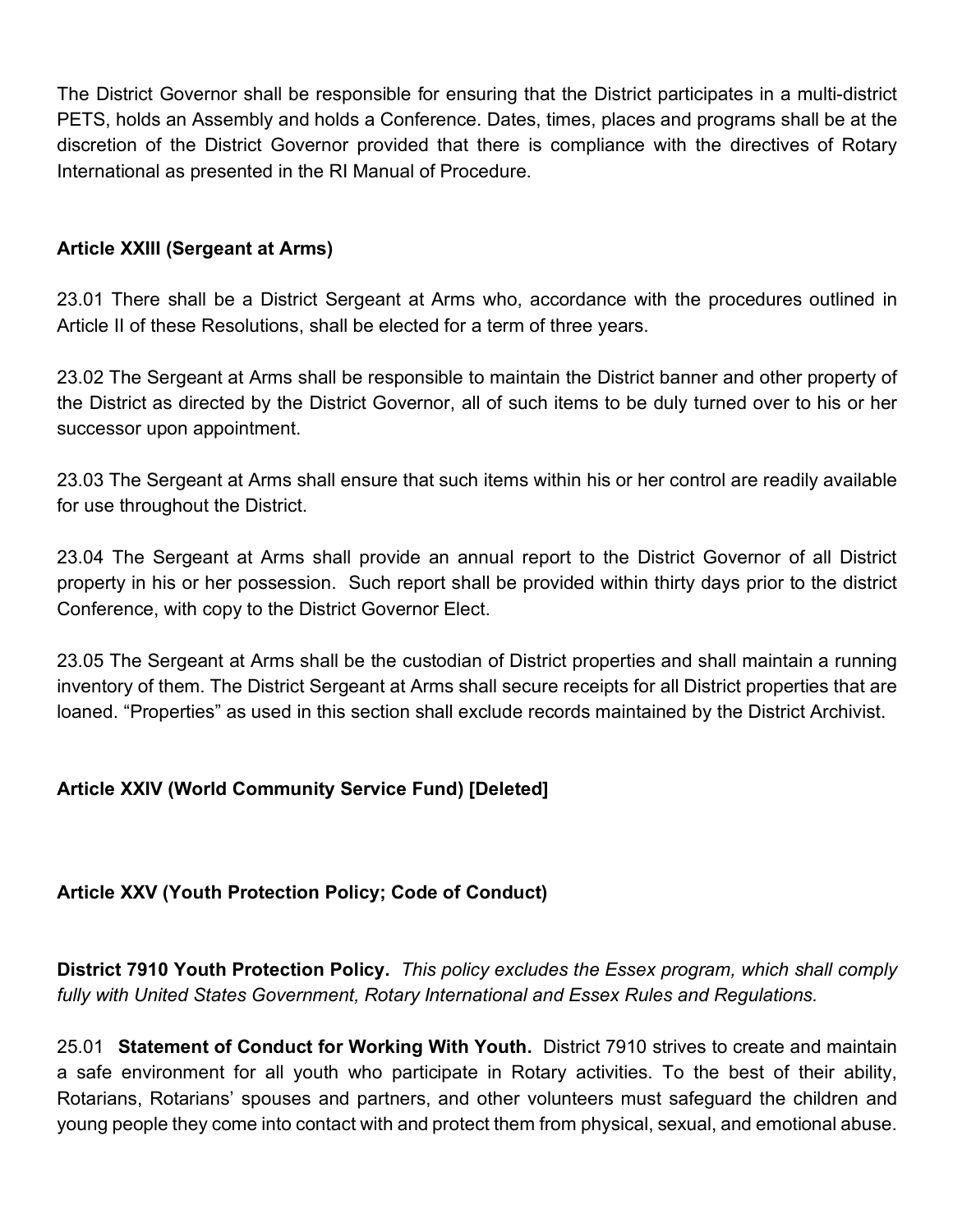#### 25.02 **Definitions**

"*Volunteer*" — Any adult involved with Rotary youth activities who interacts directly with youth, whether supervised or unsupervised.

"*Youth Program Participant*" — Anyone who participates in a Rotary youth program, whether child or adult.

25.03 **Liability Insurance.** The District 7910 youth program carries liability insurance with appropriate coverage and policy limits. This policy protects the organization from third-party claims and lawsuits alleging negligence by the organization, its employees, or its volunteers.

25.04 **Club Compliance**. The district governor is responsible for supervision and control of all youth activities in the district. District 7910 will monitor all participating clubs and ensure that they comply with youth protection certification requirements.

25.05 **Volunteer Selection and Screening.** All Rotarian and non-Rotarian volunteers interested in working with youth program participants must meet RI and district eligibility requirements. RI prohibits the membership and participation of any volunteer who has admitted to, been convicted of, or otherwise been found to have engaged in sexual abuse or harassment.

If a person is accused of sexual abuse or harassment and the law enforcement investigation is inconclusive, or if law enforcement declines to investigate, additional safeguards are necessary to protect any youth program participants with whom the accused may have future contact, as well as the accused. A person later cleared of charges may apply to be reinstated as a youth program volunteer. Reinstatement is not a right, and reinstatement to his or her former position is not guaranteed.

25.06 **Training.** District 7910 and member clubs may provide youth-protection training and information on youth programs. The District Youth Protection officer will oversee the training sessions.

25.07 **Allegation Handling and Follow-Through.** District 7910 takes all allegations of abuse or harassment seriously and shall handle them in accordance with Rotary International Reporting Guidelines.

The district will cooperate with all law enforcement agencies, child protective services, and legal investigations and will not interfere with official investigations when conducting its own independent review.

District 7910 will appoint a youth protection officer to evaluate and review files, policies, and allegations regularly.

#### **District 7910 Code of Conduct**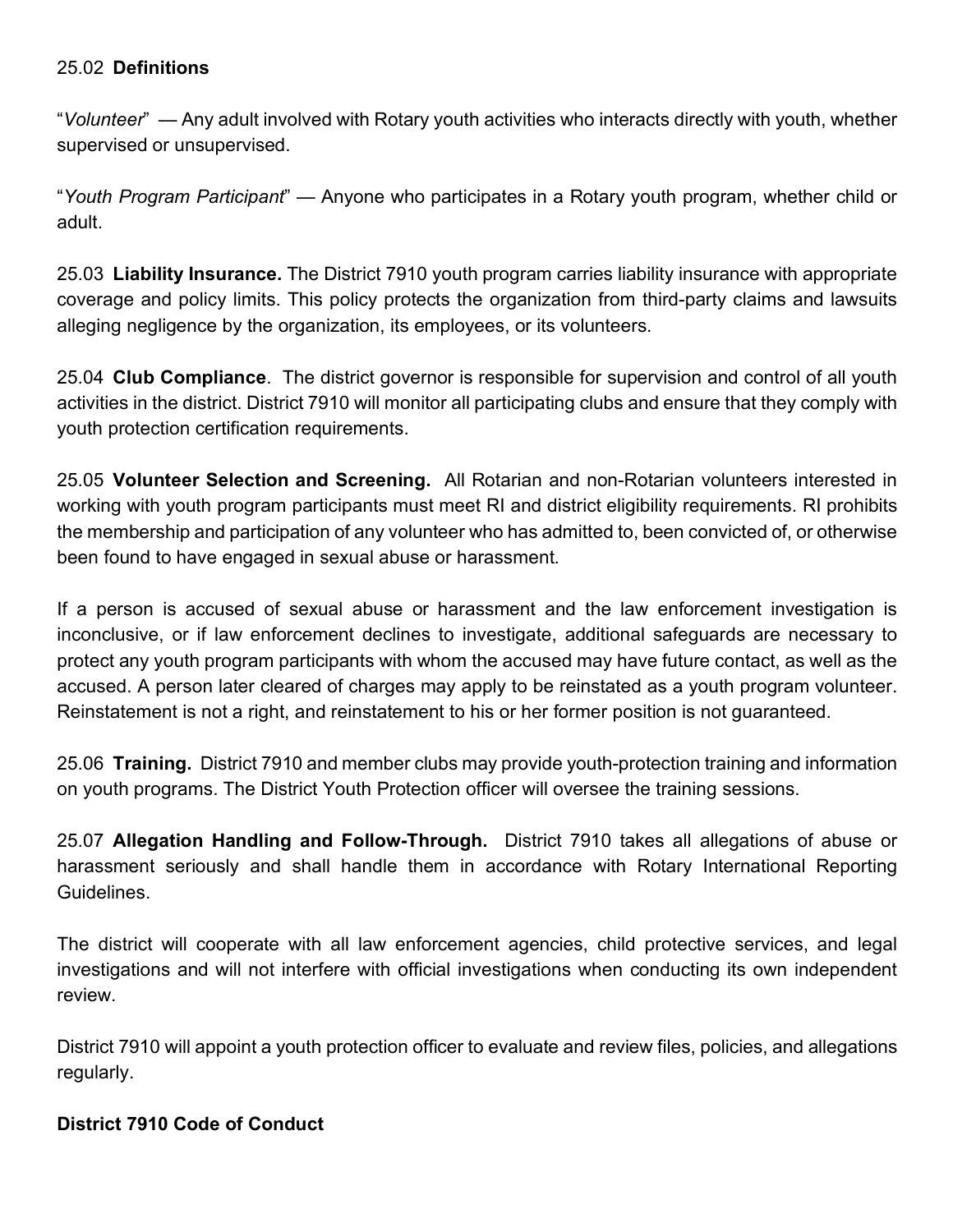25.08. Definitions. For the purpose of Section 25.08 through 25.12, the following definitions shall apply:

"*District 7910 Activity*" means attendance at or participation in any Rotary District 7910 event, meeting, or other activity, and includes without limitation service as a District Officer, Committee Chair, or any other district position.

"*Inappropriate Conduct*" means a comment, conduct or gesture directed toward an individual or group of individuals which is reasonably considered to be insulting, intimidating, humiliating, malicious, degrading or offensive.

"*Repeated Inappropriate Conduct*" means *Inappropriate Conduct* that persistently or continually torments, bothers, persecutes, or subjects to attack or hostilities, another person.

"*Protection Committee*" means the District Committee charged with reviewing complaints of *Inappropriate Conduct* involving any *District 7910 Activity*, and shall consist of the District Governor Nominee, District Governor Nominee Designate, if any, and District Parliamentarian. The Protection Committee's power and authority is limited to reviewing events and circumstances occurring at District 7910 Activities, and under no circumstances may the Protection Committee investigate any matter internal to any Rotary Club in District 7910.

25.09 **Code of Conduct**. Rotary District of 7910 is dedicated to providing an environment in which all Rotarians are treated with dignity and respect. Rotarians participating in any *District 7910 Activity* are expected comply with the Rotary Code of Conduct, including avoiding behavior that reflects adversely on Rotary or other Rotarians. No Rotarian engaged in any *District 7910 Activity* shall engage *Repeated Inappropriate Conduct*.

25.10 **Complaints**. Any individual Rotarian who believes they have been directly subject to *Repeated Inappropriate Conduct* involving a *District 7910 Activity*, and/or the Board of Directors of any club in which one of their members may have been directly subject to *Repeated Inappropriate Conduct* involving a *District 7910 Activity,* may file a written complaint with the District Governor. The Complaint shall name the parties involved, and describe in reasonable detail the circumstances giving rise to the *Inappropriate Conduct*.

25.11 **Procedure**. Upon receipt of a complaint, the District Governor shall forward the same to the *Protection Committee*, who shall investigate the facts alleged in the Complaint. The *Protection Committee* may interview witnesses, the complainant and the person accused, and/or seek written statements from any person. The *Protection Committee* shall consider the matter and present its findings and recommendations to the District Governor.

25.12. **Review of Protection Committee Findings and Recommendations**. The District Governor shall consider the findings and recommendation of the Protection Committee and within thirty (30) days after receipt of such findings, the District Governor shall take such action within the District Governor's power as the District Governor deems appropriate to ensure that the offending conduct does not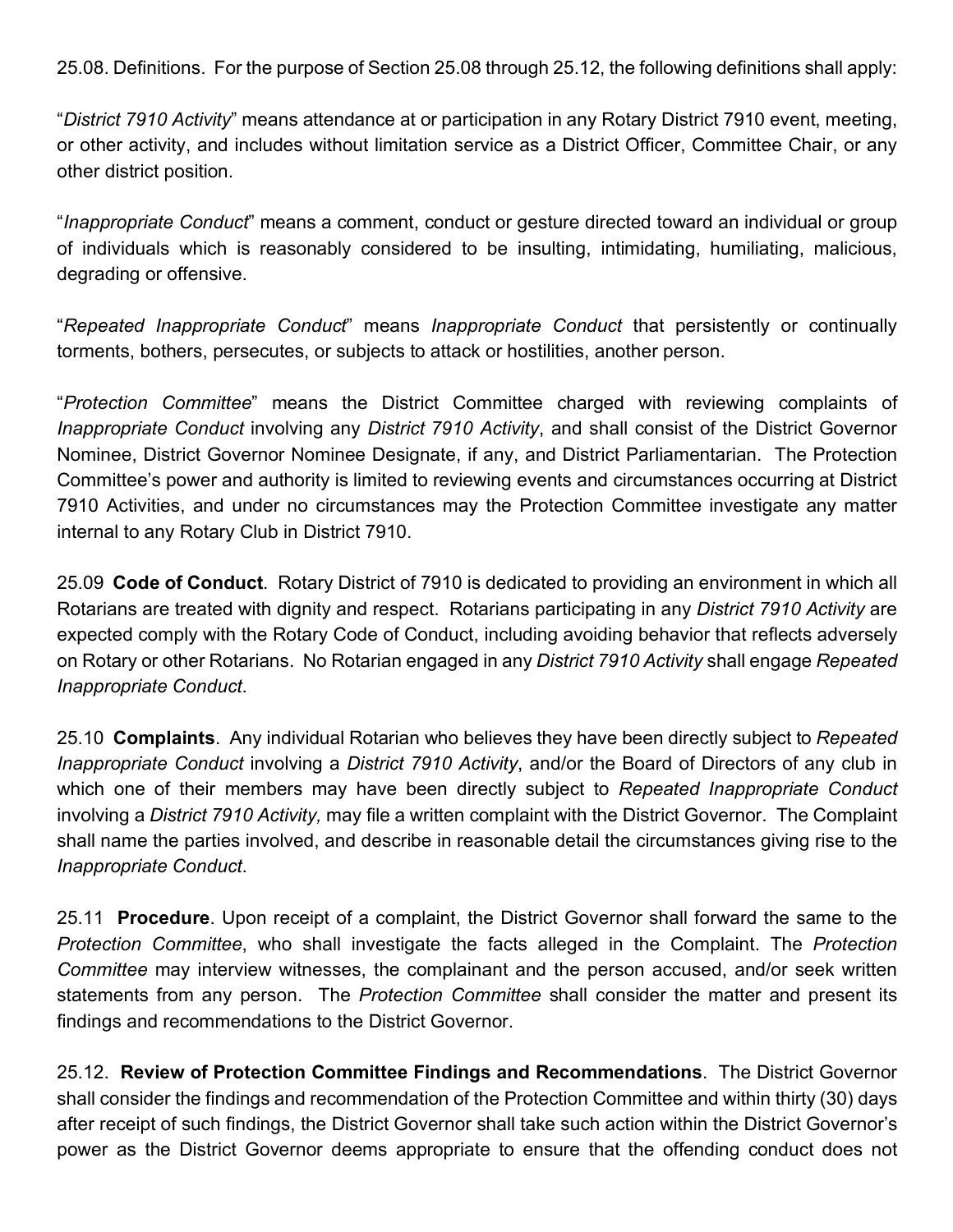reoccur, including but not limited to removing the offending Rotarian from appointed District office, barring the offending Rotarian from future *District 7910 Activities* during his/her term as District Governor, and/or reporting the findings to the Board of Directors of the offending Rotarian's club.

## **Article XXVI (Modifications and Additions to Resolutions; Quorum)**

26.01 These resolutions and any proposed changes may be amended, altered, or repealed in whole or in part by a majority vote of the voting delegates at any annual District Conference.

26.02 Changes may be proposed by the District Governor, the District Council, Trustees of the District Funds, a Rotary Club in the District upon a vote of that club, or by the District Resolutions Committee. The District Governor shall notify all clubs of the procedure for amending the Resolutions of District 7910 at least five months prior to the District Conference. The changes must be submitted in writing to the District Secretary, with a copy to the Chair of the Resolutions Committee, postmarked no later than ninety days prior to the date of the District Conference Business Meeting where the proposed changes are to be acted upon.

26.03 The District Resolutions Committee will send to the District Secretary its recommendations regarding any proposed changes at least forty-five days before the District Conference Business Meeting, and the District Secretary, will send to each Club President copies of all proposed changes together with the recommendations from the District Resolutions Committee at least thirty days prior to the date of the District Conference Business Meeting.

26.04 Quorum. Thirty percent (30%) of the Clubs in the District represented by one or more delegates at the annual Business Meeting shall constitute a quorum for the transaction of business.

## **Article XXVII (Remote or Distributed Meetings)**

27.01 Participation in Meetings by Telephone Conference. All meetings required or permitted by these District 7910 Resolutions may permit, at the discretion of the applicable meeting chair, participation in any regular or special meeting by or through the use of any means of communication by which all persons participating in such meeting may simultaneously hear each other during the meeting. Any person participating in a meeting by this means is considered to be present in person at the meeting.

27.02 Action Without Meeting. Any action required or permitted to be taken by any boards, committees, councils and the like (a "Voting Body") under these District 7910 Resolutions may be taken without a meeting if the action is taken by a unanimous affirmative vote of such Voting Body. The required affirmative vote of each member of the Voting Body must be evidenced in writing and shall be effective when the required number of affirmative votes have been received, unless the vote specifies a different effective date. A vote taken under this section has the same effect as if taken at a meeting. Votes by electronic means shall be deemed to be in writing for purposes of these District 7910 Resolutions.